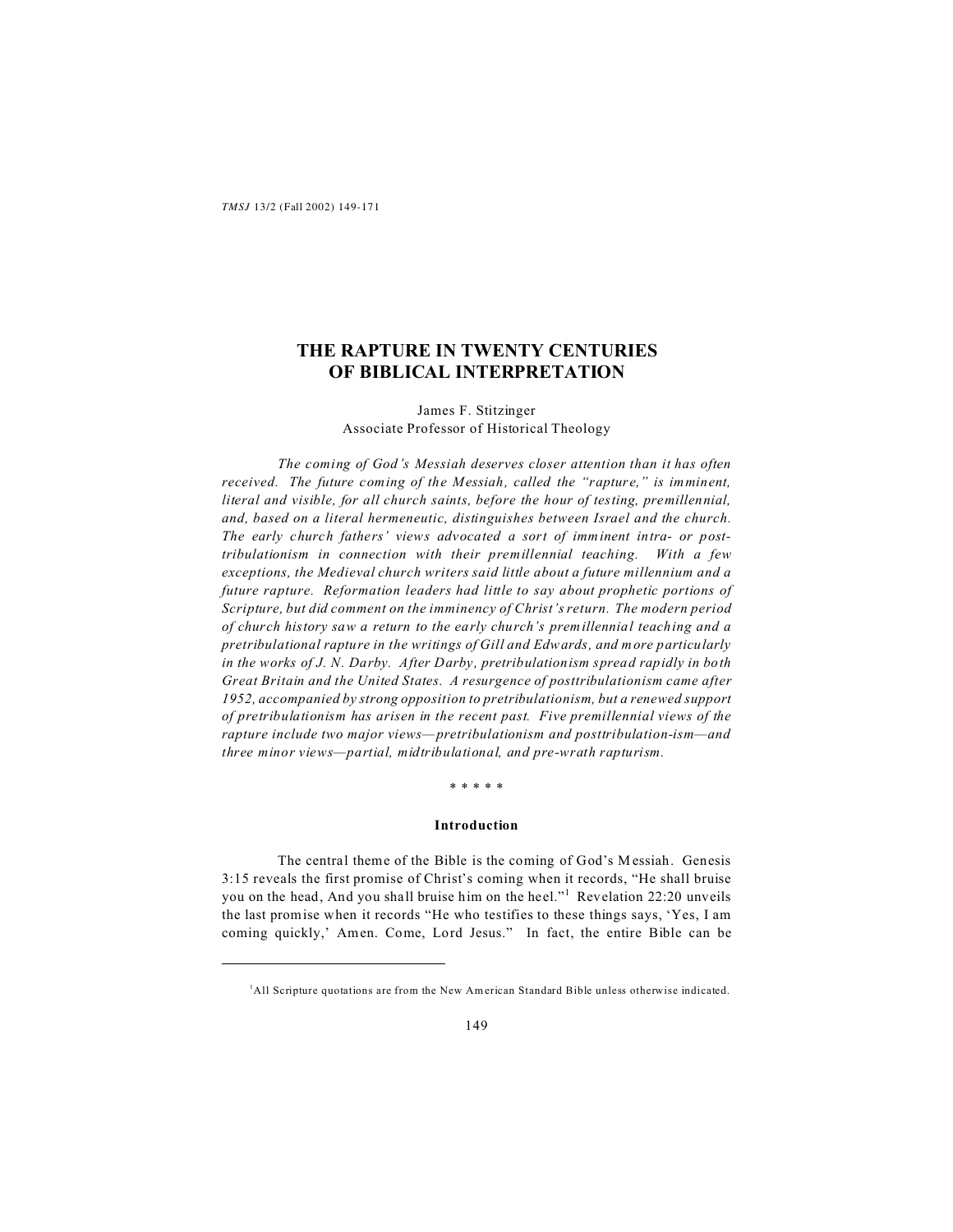understood in relation to this theme. The Old Testament declares, *He is coming* (Isa 7:14; 9:6). The four Gospels declare, *He has come—and is coming again* (John 1:29; 14:3, 18-19). Finally, Acts, the epistles, and the book of Revelation declare, *Having come, He is coming again* (Acts 1:11; 2 Thess 1:10; Rev 1:7).<sup>2</sup>

As Alva J. McClain points out, the revelation of the Messiah's coming is a "revelation in which the different elements are related, not mechanical, but dynamic and progressive. . . . A revelation in which the different elements are related, not in any merely *external* manner, but as the parts of a *growing plant* are related."<sup>3</sup> As Mark 4:26-28 describes it, "The kingdom of God is like a man who casts seed upon the soil. . . . The soil produces crops by itself; first the *blade,* then the *head,* then the *mature grain* in the head." In the same way, "[T]he doctrine of our Lord's Coming into the world unfolds like a growing plant, which at every stage of revelation contains the germ of the yet unrevealed."<sup>4</sup> Each element of this *progressive revelation* takes the reader deeper into the complexity of His coming.

- The Old Testament gives the promise of Christ's coming.
- The Gospels unfold this coming in two comings.
- The Gospels unfold the *first* coming as a series of events, including the Virgin conception, birth, perfect life, ministry, atoning death, resurrection, appearances, and ascension.
- The Epistles unfold the *second* coming into two main *phases*; the rapture and the revelation.
- The Book of Revelation unfolds these two *phases* into a series of events, separated by 7 years (Dan 9:27). The *first* of these is the rapture, accompanied by the resurrection, translation, judgement seat of Christ, and the marriage supper of the Lamb. The *second* of these is the revelation, accompanied by Armageddon, the millennial kingdom, and the white throne judgement.<sup>5</sup>

The deeper one looks into the coming of Christ, the more complex, intriguing, and astonishing it becomes, much like the beauty and complexity of human DNA under the microscope, or the heavens as viewed through a telescope (Ps 8:3-4).

Sadly, many fail to discern this intrigue and approach prophecy with the use of Ockham's Razor principle (from the great English scholastic, William of Ockham,

5 Ibid*.*

<sup>2</sup>Thomas Dehany Bernard (*The Progress of Doctrine in the New Testament, Eight Lectures delivered before the University of Oxford on The Bampton Foundation, 1864* [New Y ork: American Tract Society, 1891] 22) terms this d ynamic of Scripture as progressive revelation and profoundly concludes that "the progressive system of teaching in the New Testament is an obvious *fact*, that it is marked by distinct *stages,* and that it is determined by natural *principles.*" See 22-46 for his full development.

<sup>&</sup>lt;sup>3</sup>Alva J. McClain, with revisions by Dr. John C. Whitcomb, Jr., "Christian Theology: Biblical Eschatology" (unpublished classroom syllabus; Winona Lake, Ind.: Grace Theological Seminary, n.d.) 39.

<sup>4</sup> Ibid., 39-40.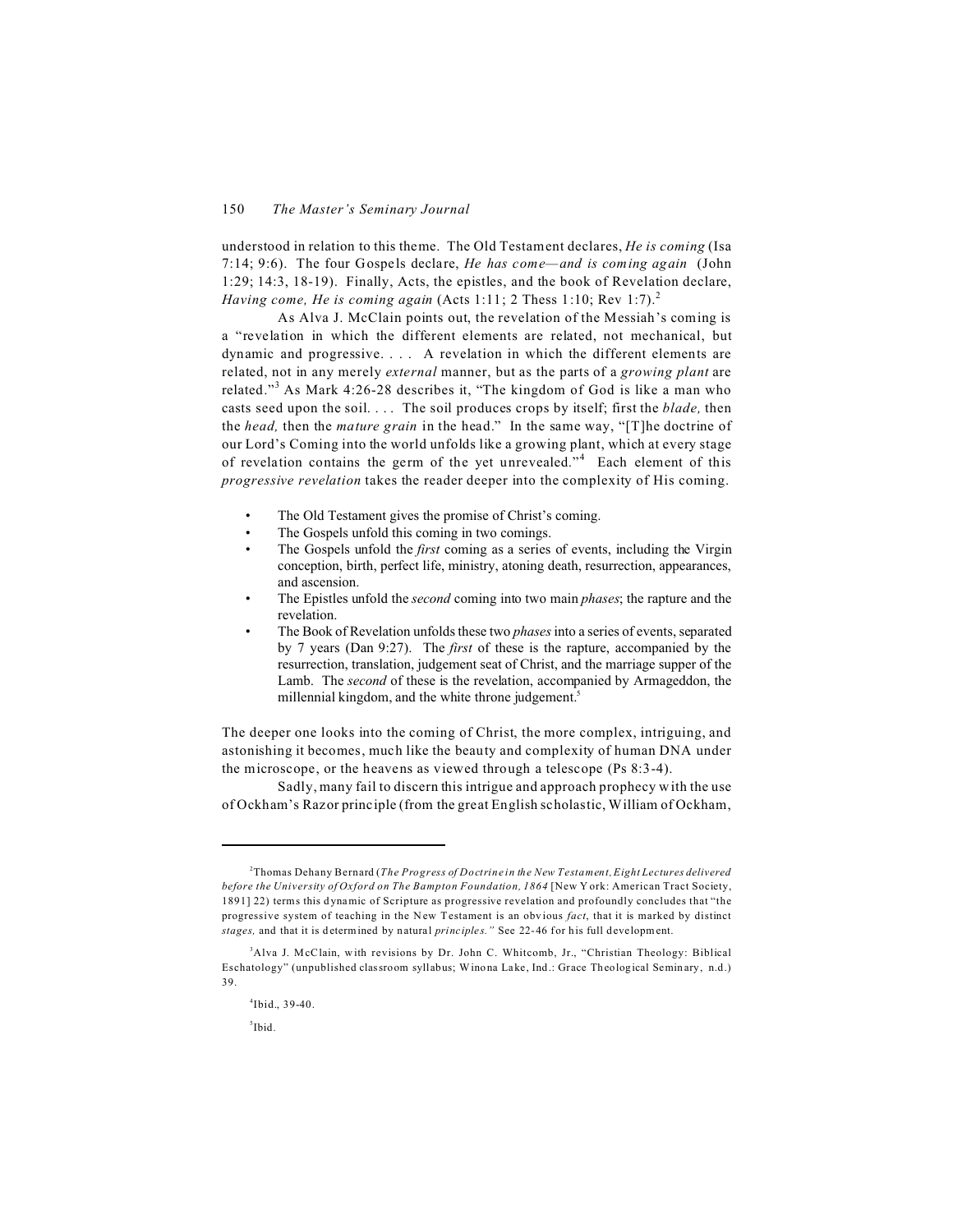1280-1349). In Ockham's development of a nominalistic pursuit of the real, he insisted upon using the razor to slash away at complex explanations "of the hierarchy of being, of ideas and concepts, which sheer speculation had invented" in the realist's pursuit of what is real.<sup>6</sup> He asserted that what could be done with fewer assumptions is done in vain with more, and therefore, he called for the "rejection and pruning of all concepts which are not absolutely necessary." posttribulationalists, historic premillennialists, postmillennialists as well as amillennialists<sup>8</sup> all say, "Apply the razor!" and in doing so, reduce the two-phase second coming of Christ to one phase. Such tragic conclusions are similar to those of anti-trinitarians who find one person in the Godhead rather than three, or early students of Christology who said one nature of Christ rather than two distinct natures in the one person of the God-man (Phil 2:6-8). Rather than "apply the razor," one should plunge into the depths of biblical teaching on the comings of Christ, making clear the biblical distinctions, and look deeply into the issues and nuances of the text, rather than being satisfied with traditional answers originating in unquestioned preunderstandings when approaching the text.

### The Subject at Hand

The study of the rapture is part of a wider study of the *parousia*. The Greek word  $\pi \alpha \rho$ ovo $\alpha$  (parousia) literally means "being along side," "presence," or "to be present."<sup>9</sup> New Testament usage makes it clear that the *parousia* is not merely the act or arrival of the Lord but the total situation surrounding Messiah's coming.<sup>10</sup> Oepke writes, "The parousia, in which history is anchored, is not a historical event. ... It is rather the point where history is mastered by God's eternal rule."<sup>11</sup> The uses of the term in 2 Thess 2:1; Jas  $5:7-8$ ; 2 Pet 1:16; 1 John 2:28 all refer to the coming of Christ in general. Thus, the parousia looks backward to Christ's first coming on

<sup>9</sup>Albrecht Oepke, " $\pi \alpha \rho$ ovoí $\alpha$ ," *TDNT*, 5:859.

<sup>&</sup>lt;sup>6</sup>Heiko A. Oberman, The Dawn of the Reformation. (Grand Rapids: Eerdmans, 1992) 27.

 $7$ Ibid. $54$ .

<sup>&</sup>lt;sup>8</sup>Each position entails an oversimplification of the doctrine of Christ's coming. For example, posttribulationism, which often operates within a dispensational framework, regards the second coming "as having one posttribulational phase." Historic premillennialism, which takes a similar position but uses covenant theology as its underpining, eliminates the Israel-church distinction among the people of God.. Amillennialism disallows the earthly millennial kingdom and thus views Christ's future coming as a brief event followed by the eternal state. See Rolland Dale McCune, An Investigation and Criticism of "Historic" Premillennialism from the Viewpoint of Dispensationalism (Winona Lake, Ind.: Grace Theological Seminary, 1972) 5-9.

<sup>&</sup>lt;sup>10</sup>Gerald B. Stanton, Kept From the Hour (Grand Rapids: Zondervan, 1956) 20 notes, "The primary meaning seems to be presence, rather than mere coming, as further illustrated by I Cor 10:10.... The eschatological use of the word seems to add the thought of arrival, or advent, and is not restricted to either phase of the second coming" [emphasis original].

<sup>&</sup>lt;sup>11</sup>Oepke, "παρουσία" 5:870.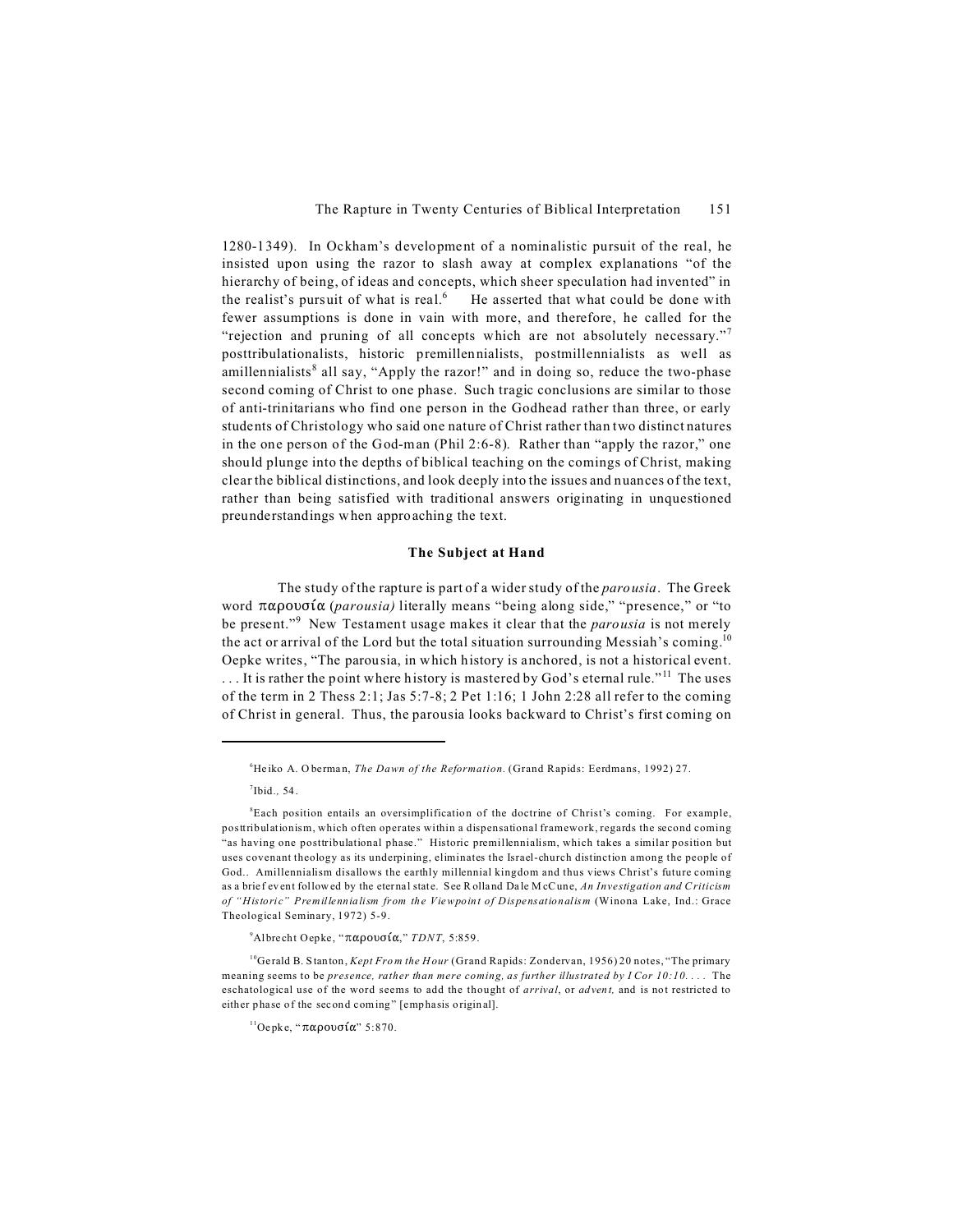earth and looks ahead to the future, beginning with the rapture, followed by the seven-year tribulation, followed by the revelation (second coming), followed by Armegeddon, and finally the one-thousand-year millennial or theocratic kingdom. It is a wider term than "The Day of the Lord," which is best understood in Scripture as the judgement which climaxes the tribulation period (2 Thess 2:2; Revelation 16–18) and millennium just prior to the eternal state (2 Pet 3:10-13; Rev  $20:7-21:1$ .<sup>12</sup> The pretribulational view of the rapture to be considered here sees the rapture of the church taking place at the beginning of the next phase of the parousia and thus before the tribulation period begins.

The rapture represents the translation or removal of the church to be with Christ forever. Scripture describes this great event in 1 Cor 15:52 by "the dead in Christ shall rise first, and we shall be changed"; in John 14:3 by "I will come again, and receive you to myself"; and in 1 Thess 4:17 by "we shall be caught up together with them in the clouds . . . and thus shall we always be with the Lord." The word for "caught up" in 1 Thess 4:17 is from the Greek word  $\dot{\alpha}$  $\beta \pi \dot{\alpha} \dot{\zeta} \omega$  (*harpaz* $\bar{\delta}$ ) which means "to take by force" or "to catch up or away,"<sup>13</sup> and is also related to the Latin verb *rapio*, meaning "caught up," <sup>14</sup> or the noun *raptura*. <sup>15</sup> Assuming that the rapture begins the parousia,<sup>16</sup> several characteristics important to discussing the history of the rapture should be noted.

- The coming of Christ at the rapture is imminent, in the sense of an anymoment coming. Though there are no signs for the rapture, there are signs of the second coming to follow and these may appear before the rapture. Note Phil 3:20-21; 1 Thess 1:10; 4:16; Titus 2:13; Jas 5:7-9
- The coming of Christ at the rapture is literal and visible. Rev 1:7 states "Every eye shall see Him."
- The coming of Christ at the rapture is for all church saints, deceased or living. First Thess 4:14, 17 and 1 Cor 15:51 record the order of this great event.
- This coming of Christ occurs before the outpouring of the great trial upon the earth. A literal translation of Rev 3:10 states that the believer is kept

<sup>12</sup>Richard L. Mayhu e, "The Prophet's Watchword: Day of the Lord," *Grace Theological Journal* 6 (1 985):2 30.

<sup>&</sup>lt;sup>13</sup>Werner Foerster, "άρπάζω," *TDNT* 1:472.

<sup>14</sup>Ro bert G. Clouse, "Rapture of the Church," in *Evangelical Dictio nary o f Th eolog y,* ed. Walter A. Elwell (Grand Rapids: Baker, 1984) 908.

<sup>15</sup>*New Sh orter Oxford English Dictionary*, 1993 ed., s.v. " rapture ."

 $16$ Support for this position and the characteristics that follow can be found in other articles of this issue of *TMSJ* .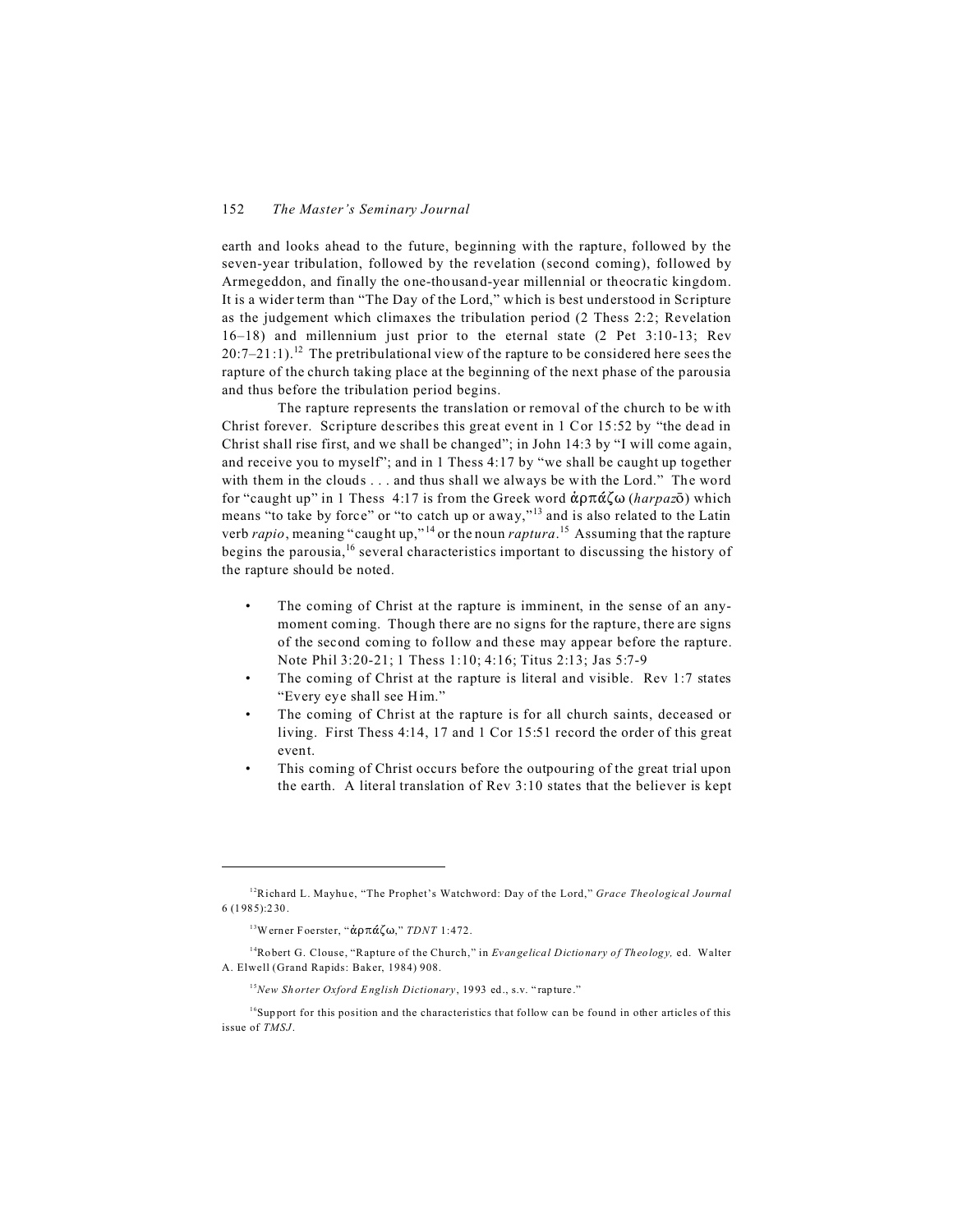in "a continuing state outside of" the hour of testing upon the earth.<sup>17</sup>

- This coming of Christ is premillennial, that is, before Christ returns to fight the battle of Armageddon and set up the 1,000-year kingdom, and judge unbelievers. First Cor 15:23-24 along with Dan 12:1-2 places the coming of Christ before these events.<sup>18</sup>
- This coming of Christ assumes a literal, normal hermeneutic in the interpretation of Scripture, and it recognizes a fundamental theological distinction between Israel and the church.

Having identified the pretribulation rapture and its major characteristics, this article will now focus on a history of those who have held this position.

### The Rapture in Church History

The rapture in church history is really a history of pretribulationism. Other related, historically held views do not distinguish between the two phases of Christ's coming: rapture and revelation. Partial, midtrib, and pre-wrath positions are recent positions that have very little if any history.

### The Early Fathers

A cursory examination of the early church fathers reveals that they were predominantly premillennialists or chiliasts.<sup>19</sup> Clear examples in the writings of Barnabas (ca. 100-150), Papias (ca. 60-130), Justin Martyr (110-165), Irenaeus (120-202), Tertullian (145-220), Hippolytus (c. 185-236), Cyprian (200-250), and Lactantius (260-330) make this understanding impossible to challenge successfully.<sup>20</sup>

 $17$ Note the careful development of the issues surrounding Revelation 3:10 by Paul D. Feinberg, "The Case for the Pretribulational Rapture Position," in Richard Reiter et al., The Rapture: Pre-Mid-, or Post-Tribulational? (Grand Rapids: Academie, 1984) 64-70.

<sup>&</sup>lt;sup>18</sup>See Robert D. Culver, "A Neglected Millennial Passage from Saint Paul," Papers ... read at the Eighth Annual Meeting of the Evangelical Theological Society, ed. John F. Walvoord (Grand Rapids, 1955) 27-33.

<sup>&</sup>lt;sup>19</sup>Millard Erickson (The Concise Dictionary of Christian Theology, rev. ed. [Wheaton, Ill: Crossway, 2001] 31) defines *chiliasm* as "Belief in an earthly millennium; in particular, in the early centuries of the church a premillennialism that held a very vivid and imaginative view of conditions during the millennium." George E. Ladd (Crucial Questions About the Kingdom of God [Grand Rapids: Eerdmans, 1952] 23) forcefully concludes, "[W]ith one exception [Caius] there is no Church Father before Origen who opposed the millenarian interpretation, and there is no one before Augustine whose extant writings offer a different interpretation of Revelation 20 than that of a future earthly kingdom consonant with the natural interpretation of the language."

<sup>&</sup>lt;sup>20</sup>See Alexander Roberts and James Donaldson, eds., *The Ante-Nicene Fathers*, 10 vols. (Grand Rapids: Eerdmans, 1981): Barnabas, The Epistle of Barnabas 15 (146-47); Papias, Fragments of Papias 6 (154-55); Justin Martyr, *Dialogue with Trypho* 80 (238); Irenaeus, *Irenaeus Against Heresies* 5, 30, 3-4 (559-60); Tertullian, On the Resurrection of the Flesh 22 (560-61); Hippolytus, Treatise on Christ and Antichrist 65 (218); Cyprian, The Epistles of Cyprian 55:1 (347), The Treatises of Cyprian 11:1-2 (496);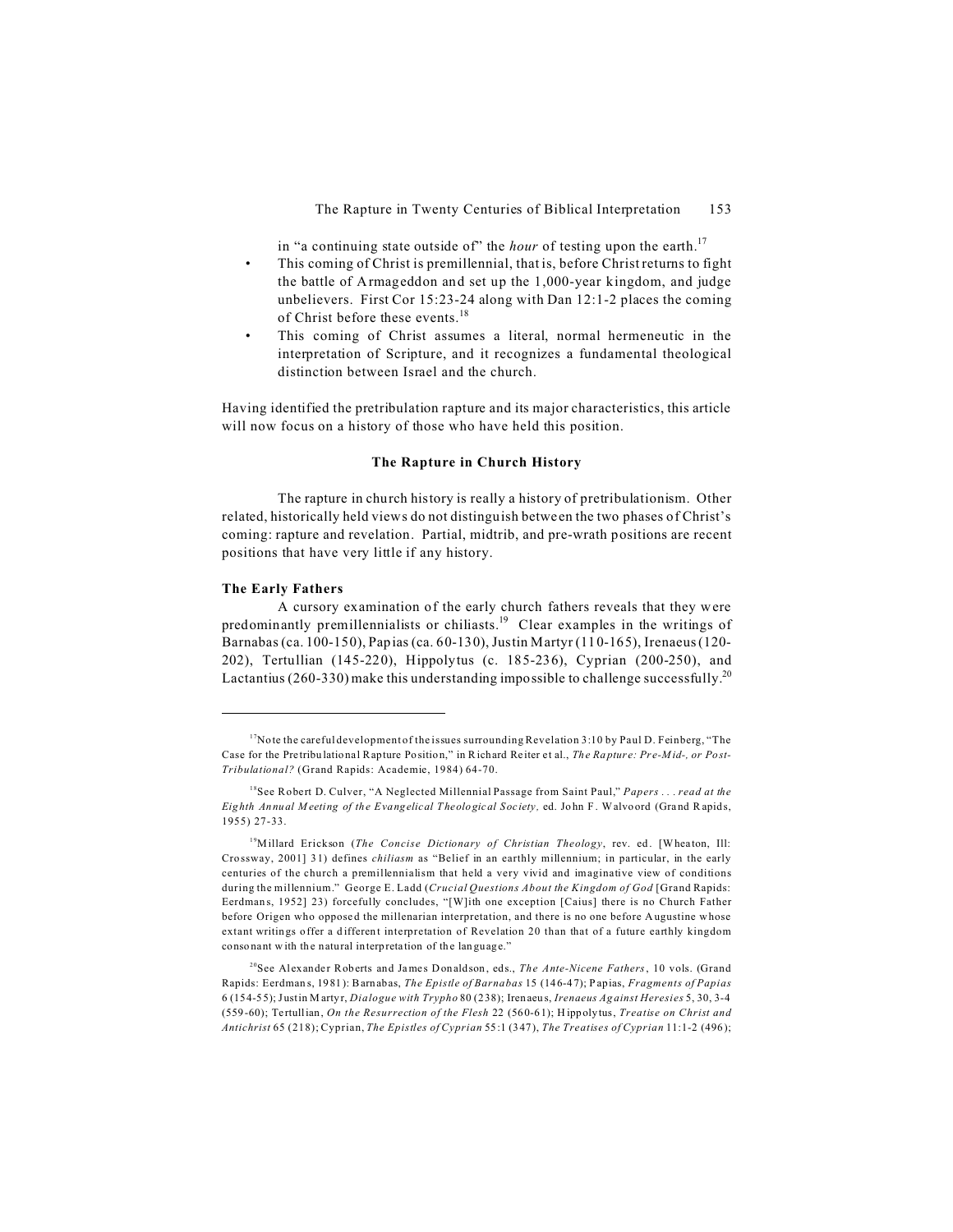It is also significant to note that the early fathers largely held to a period of persecution that would be ongoing when the return of the Lord takes place and most would see the church suffering through some portion of the tribulation period.<sup>21</sup> At the same time, it is very clear that the early church fathers believed in the imminent return of Christ, which is a central feature of pretribulational thought.<sup>22</sup> This lack of precision among the fathers as to the exact time of Christ premillennial return has led to confusion among scholars as to how to understand the fathers in these areas. As Larry Crutchfield notes, "If anyone searches the fathers for a fully detailed, systematic presentation about the doctrine of last things, he searches in vain...."<sup>23</sup> The following is a brief survey of imminency as taught by the early church fathers. Though these facts are informative and important to the contemporary discussion, that it is never appropriate to build a doctrine based on the teachings of the fathers must be kept in mind.

#### Clement of Rome (ca. 90-100)

Clement wrote, "[O]f a truth, soon and suddenly shall His will be accomplished, as the Scripture also bears witness, saying, 'Speedly will He come, and will not tarry'; and 'The Lord shall suddenly come to His temple, even the Holy One, for whom ye look." "Let us therefore earnestly strive to be found in the number of those that wait for Him, in order that we may share in His promised gifts."<sup>24</sup> Clement quotes Hab 2:3 and Mal 3:1 in a clear statement of imminence.

### Ignatius of Antioch (d. ca. 98-117).

Ignatius wrote, "The last times are come upon us. Let us therefore be of a reverent spirit, and fear the long-suffering of God, lest we despise the riches of His goodness and forbearance." On the basis of Romans 2:4, he continues, "For let us either fear the wrath to come, or let us love the present joy in the life that now is; and let our present and true joy be only this, to be found in Christ Jesus, that we may truly live."<sup>25</sup> Ignatius wrote to Polycarp, "Be watchful, possessing a sleepless spirit," and "Be ever more becoming more zealous than what thou art. Weigh carefully the times. Look for Him who is above all time, eternal and invisible, yet who became

and Lactantius, The Divine Institutes VII, 24-26 (219-22).

<sup>&</sup>lt;sup>21</sup>Charles A. Hauser ("The Eschatology of the Early Church Fathers" [unpublished Th.D. dissertation; Winona Lake, Ind.: Grace Theological Seminary, 1961125-57) carefully surveys the early fathers on this issue and concludes, "These men are sure that the Church would go through the tribulation" (56).

 $^{22}$ John F. Walvoord, *The Return of the Lord* (Grand Rapids: Zondervan, 1979) 80; also *The Rapture* Ouestion, rev. ed. (Grand Rapids: Zondervan, 1979) 51-54.

<sup>&</sup>lt;sup>23</sup>Larry V. Crutchfield, "The Blessed Hope and the Tribulation in the Apostolic Fathers," in When the Trumpet Sounds, eds. Thomas Ice and Timothy Demy (Eugene, Ore.: Harvest House, 1995) 88.

<sup>&</sup>lt;sup>24</sup>Saint Clement, *Epistle to the Corinthians* 23, 35 in *Ante-Nicene Fathers* 1:11,14.

<sup>&</sup>lt;sup>25</sup>Ignatius, The Epistle to the Ephesians 11 in Ante-Nicene Fathers 1:54.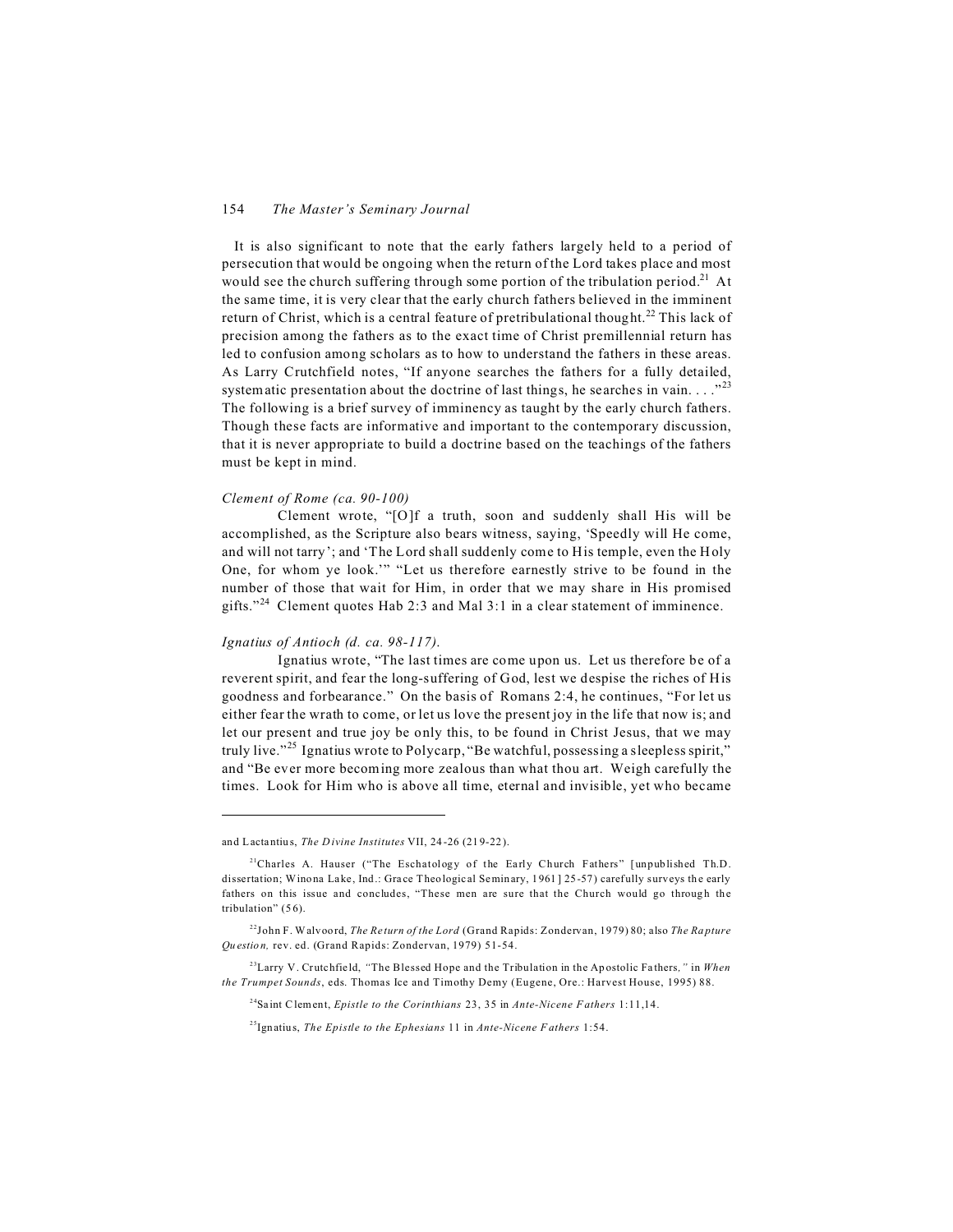visible for our sakes."<sup>26</sup>

#### *The Didache (ca. 100-160)*

The final chapter of the Didache provides one of the clearest and comprehensive statements on imminency: "Be watchful for your life; let your lamps not be quenched and your loins not ungirded, but be ye ready; for ye know not the hour in which our Lord cometh."<sup>27</sup> In the same paragraph, the author urges "gathering yourselves together frequently," in light of the imminence of the Lord's return. He then speaks of the appearance of the "world-deceiver" (which the context indicates is the Antichrist) and the persecution associated with his coming.

#### *Barnabas (ca. 117-138)*

The *Epistle of Barnabas* reflects a similar view of imminency when it states, "For the day is at hand on which all things shall perish with the evil [one]. The Lord is near and his reward."<sup>28</sup>

### *Shepherd of Hermas (ca. 96-150)*

The theme of imminency continues in the Shepherd of Hermas as the church is compared to a tower: "Let us go away, and after two days let us come and clean these stones, and put them into the building; for all things round the tower must be made clear, lest haply the master come suddenly and find the circuit dirty, and he be wroth, and so these stones shall not go to the building of the tower, and I shall appear to be careless in my master's sight."<sup>29</sup>

#### *Summary*

These statements of imminency have led George Ladd, J. Barton Payne, 30 and Robert Gundry to affirm that the early fathers held to posttribulationalism in the modern sense. Gundry states, "Irenaeus, who claims to hold that which was handed down from the apostles, was as forthright a posttribulationist as could be found in the present day."<sup>31</sup> Gundry's assumption, however, is unwarranted for several reasons. First, the early fathers (before 324) lived in a world of Roman persecution which was for them a way of life and a factor in all they believed and did. The

<sup>26</sup>Ign atius, *The Epistle of Ignatius to Polycarp* 1, 3 in *Ante-Nicene F athers* 1:93-94.

<sup>&</sup>lt;sup>27</sup>*The Didache, or Teaching of the Apostles* 16 in *The Apostolic Fathers,* rev. and trans by J. B. Lightfoot (London: Macmillan, 1926) 235.

<sup>28</sup>Ba rnabas, *The Ep istle of Barnabas* 21, in *Ante-Nicene F athers* 1:149.

<sup>29</sup>*The Shepherd of Hermas* S.9,7 in *The Ap ostolic Fathers* 465.

<sup>&</sup>lt;sup>30</sup>George Eld on Ladd, *The Blessed Hope* (Grand Rapids: Eerdmans, 1956) 20. J. B arton Payne, *The Imminent Appea ring of Christ* (Grand Rapids: Eerdmans, 1962) 17.

<sup>&</sup>lt;sup>31</sup>Robert H. Gundry, *The Church and the Tribulation* (Grand Rapids: Zondervan, 1973) 175.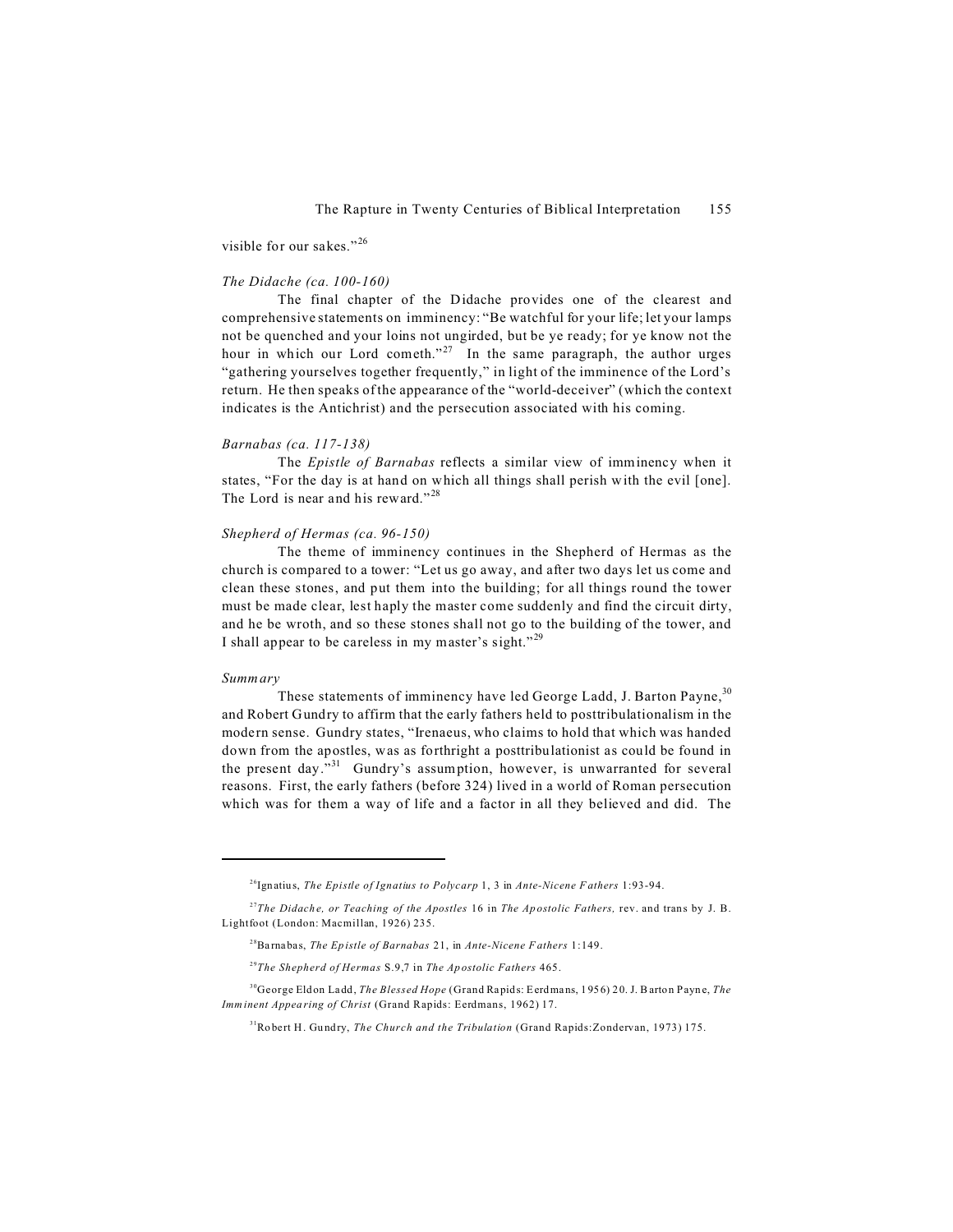Romans called them "atheists" for failing to worship their gods.<sup>32</sup> Second, the early fathers treated these issues of persecution in a simplistic, unreflective manner, which is hardly a well developed posttribulational position.<sup>33</sup> This data leads Crutchfield to describe thoughtfully the still unclear writings of the fathers as "intratribulational," that is, "within" or "during" the tribulation. $34$ 

In the end, no one can produce a clear statement of patristic eschatology regarding the rapture. What can be concluded is the following:

- The early fathers placed strong emphasis upon imminency.
- They early fathers understood a literal coming of Christ, and a literal 1,000 year kingdom to follow.
- A type of imminent intratribulationism (Crutchfield) or imminent posttribulationism (Walvoord)<sup>35</sup> with occasional pretribulational inferences was believed.<sup>36</sup>
- The early fathers understood a kind of "practical persecution," due to times of general Roman persecution that they experienced, rather than a specific fulfillment of future tribulational wrath.

Cruthchfield rightly concludes,

This view of the fathers on imminency, and, in some, references to escaping the time of the Tribulation, constitute what may be termed, to quote Erickson, 'seeds from which the doctrine of the pretribulational rapture could be developed. . . ." Had it not been for the drought in sound exegesis, brought on by Alexandrian allegorism and later by Augustine, one wonders what kind of crop those seeds might have yielded—long before J. N. Darby and the nineteenth century.<sup>37</sup>

### **The Medieval Church**

The period between Augustine and the Renaissance was largely dominated by "Augustine's understanding of the church, and his spiritualization of the

<sup>34</sup>Ibid*.,* 101.

<sup>35</sup>Walvoord, *The Rapture Question* 53-54.

<sup>32</sup>W . H. C . Frend, *Martyrdom and Persecution in the Early Church* (Oxford: Basil Blackwell, 1965) 238-40.

<sup>&</sup>lt;sup>33</sup>These two reasons are well developed by Crutchfield, "The Blessed Hope" 91-94.

<sup>36</sup>Crutchfield, "The Blessed Hope" 77. Millard J. Erickson (*Co ntem por ary Op tions in Eschatology* [Grand Rapids: Baker, 1977] 131) concludes the following, "While there are in the writings of the early fathers seeds from which the do ctrine of the pretribulational rapture could be developed, it is difficult to find in them an unequivocal statement of the type of imminency usually believed by pretribulationists." In response to this Crutchfield adds, "The seeds were indeed there but were crushed under the allegorist's foot before they could sprout and bear early fruit" (454).

<sup>&</sup>lt;sup>37</sup>Crutchfield, "The Blessed Hope" 103.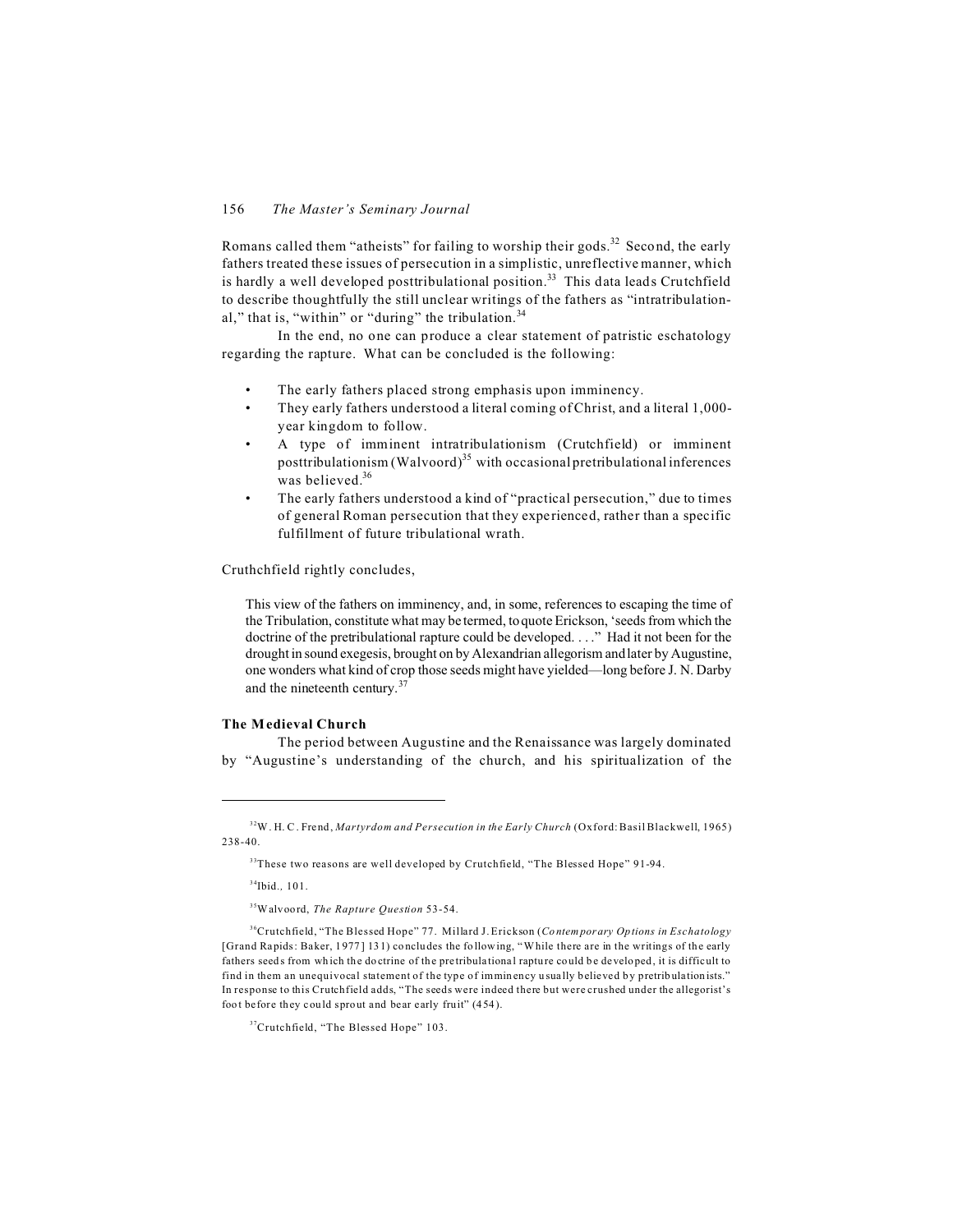Millennium as the reign of Christ in the saints."<sup>38</sup> There were only "sporadic discussions here and there of a literal, future Millennium,"<sup>39</sup> making examples of pretribulationalism very rare. Medieval scholar, Dorothy deF. Abrahamse further explains the situation when she notes, ". . . Augustine had declared that the Revelation of John was to be interpreted symbolically rather than literally, and for most of the Middle Ages Church councils and theologians considered only abstract eschatology to be acceptable speculation."<sup>40</sup> She goes on to observe, "Since the nineteenth century, however, historians have recognized that literal apocalypses did continue to circulate in the medieval world and that they played a fundamental role in the creation of important strains of thought and legend."<sup>41</sup> Consistent with this conclusion, several important instances of pretribulational thought have come to light in recent years.

### *Ephraem of Nisibis (306-373)*

Ephraem was an extremely important and prolific writer. Also known as Pseudo-Ephraem, he was a major theologian of the early Eastern (Byzantine) Church. His important sermon, "On the Last Times, the Antichrist and the End of the World*,"* (ca. 373) is preserved in four Latin manuscripts and is ascribed to St. Ephraem or to St. Isidore.<sup>42</sup> If not written by Ephraem, it is written by one greatly influenced by him. $43$  This Pseudo-Ephraem sermon declares the following: "All the saints and elect of God are gathered together before the tribulation, which is to come, and are taken to the Lord, in order that they may not see at any time the confusion which overwhelms the world because of our sins."<sup>44</sup> Alexander offers an insightful comment on these words when he says, "This author, however, mentions another measure taken by God in order to alleviate the period of tribulation for his saints and

<sup>38</sup>John Ha nnah, *Our Legacy, The History of Christian Doctrine* (Colorado S prings, Col.: NavPress, 2001) 315. See also, Robert E. Lerner, "The M edieval Return to the Thousand-Year Sabbath," in *The Apoca lypse in the Midd le Ages,* eds. Richard K. Emmerson an d Berna rd M cGuinn (Ithac a, N.Y.: Cornell University, 1992) 51-53.

<sup>39</sup>Ha nnah, *Our Legacy* 315-16.

<sup>40</sup>Dorothy deF. Abrahamse, "Introduction," in *The By zan tine Apoc alyp tic Tradition* by Paul J. Alexander (Berkeley, Calif.: University of California, 1985) 1.

<sup>&</sup>lt;sup>41</sup>Ibid., 1-2. For further development of this important field of research, see Timothy J. Demy and Thomas D . Ice, "The Rapture and an Early Medieval Citation," *BSac* 152 (1995):308-11.

<sup>&</sup>lt;sup>42</sup>Alex ander, *The Byzantine Apocalyptic Tradition* 136. The full text of the sermon may be found at <http://www .geocities.com/lasttrumpet\_2000/timeline/ephraem.html> or in Grant R.Jeffrey, "A Pretrib Rap ture Statemen t in the Early Medieval Church," in *When the Trumpet Sounds* (Eugene , Ore.: Harvest House, 1995) 109-15.

<sup>43</sup>Paul J. Alexander, "The Diffusion of Byzantine Apocalypses in the Medieval West and the Beginnings of Joachimism," in *Prophecy and M illenarianism: Essays in Honour of Marjorie Reeves*, ed. Ann Williams (Essex: Longman, 1980) 58-95.

<sup>44</sup>Pseudo-Ep hra em, *On the L ast Times* 2.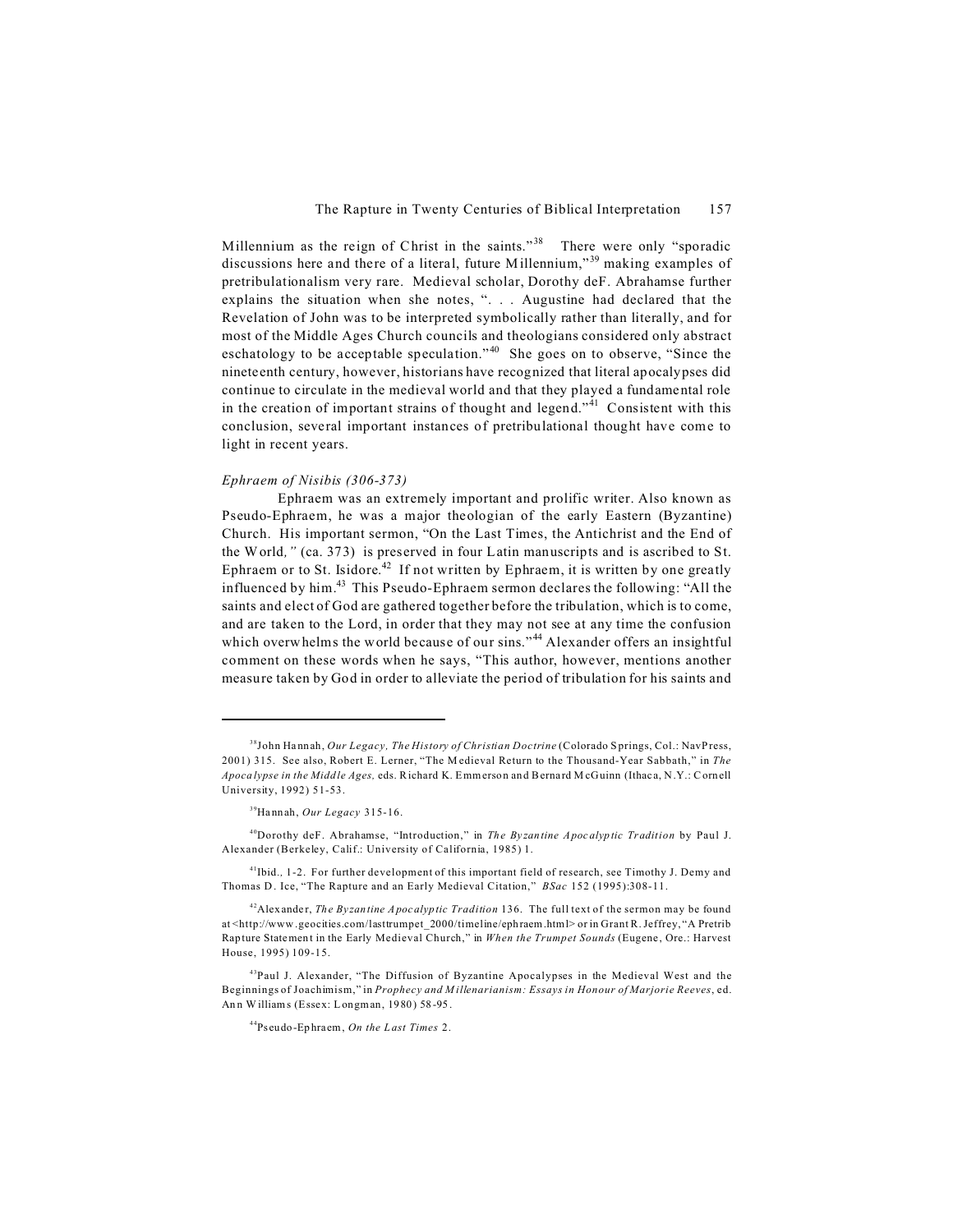### for the Elect."<sup>45</sup>

In this sermon, Pseudo-Ephraem develops an elaborate biblical eschatology, including a distinction between the rapture and the second coming of Christ. It describes the imminent rapture, followed by 3½ years of great tribulation under the rule of Antichrist, followed by the coming of Christ, the defeat of Antichrist, and the eternal state. His view includes a parenthesis between the fulfillment of Daniel's sixty-nine weeks and his seventieth week in Daniel 9:24-27. <sup>46</sup> Pseudo-Ephraem describes the rapture that precedes the tribulation as "imminent or overhanging."<sup>47</sup>

### *Codex Amiatinus (ca. 690-716)*

This significant<sup>48</sup> Latin manuscript from England was commissioned by Abbot Ceolfrid of the monastaries of Jarrow and Wearmouth in Northumberland. Ceolfrid intended to give it to the Pope as a gift but died on his way to see him. It was produced during the era of the commentaries of Venerable Bede, who was also a monk at Jarrow and whose works were heavily influenced by Jerome's Vulgate.<sup>49</sup> In the title to Psalm 22 (Psalm 23 in the *Vulgate*), the following appears: "Psalm of David, the voice of the Church after being raptured." <sup>50</sup> The Latin phrase *post raptismum* contains a verb from the root *rapio* which can mean either "to snatch, hurry away" or "to plunder, take by assault."<sup>51</sup> This title is not carried over from Jerome's *Vulgate* and thus is likely the product of the Jarrow monastary. A history of the period of Ceolfrid's life presents no evidence of invasion or suffering<sup>52</sup> as if the title was inserted for comfort in light of a difficult condition in the church. In contrast, Ceolfrid writes of the Christ's future sudden return and the resurrection of the believer, "[W]e show that we rejoice in the most certain hope of our own

<sup>45</sup>Alexander, *The Byzantine Apocalyptic Tradition* 210. For issues relating to the authorship, interpretation, and date of Pseudo-Ephraem, consult Demy and Ice, "The Rapture and an Early Medieval Citation" 311-13.

<sup>46</sup>Jeffrey, "A Pretrib Rapture Statement" 116-18.

<sup>47</sup>Pseudo-Ephraem, *On the L ast Times* 2.

<sup>&</sup>lt;sup>48</sup>F.M. Stenton, *Anglo-Saxon England* (Oxford: Oxford University Press, 1947) 179.

<sup>&</sup>lt;sup>49</sup>Ernst Wurthwein, *The Text of the Old Testament*, trans. Erroll F. Rhodes (Grand Rapids: Eerdmans, 1979) 206.

<sup>50</sup>Ibid*.,* 207*.*

<sup>&</sup>lt;sup>51</sup>Charlton T. Lewis and Charles Short, A New Latin Dictionary (New York: American Book Company, 1907) 1523.

<sup>52</sup>William Hu nt, "Ce olfrid," in *Dictionary of Natio nal Bio gra phy,* eds. Leslie Stephen and Sidney Lee (Oxford: Oxford University, 1922) 3:1333-34; H. W . Gw atkin e t al., eds, *Germ any an d the Western Empire*, in *The Camb ridge M edieval History* (Cambridge: The University Press, 1922) 7:554-56.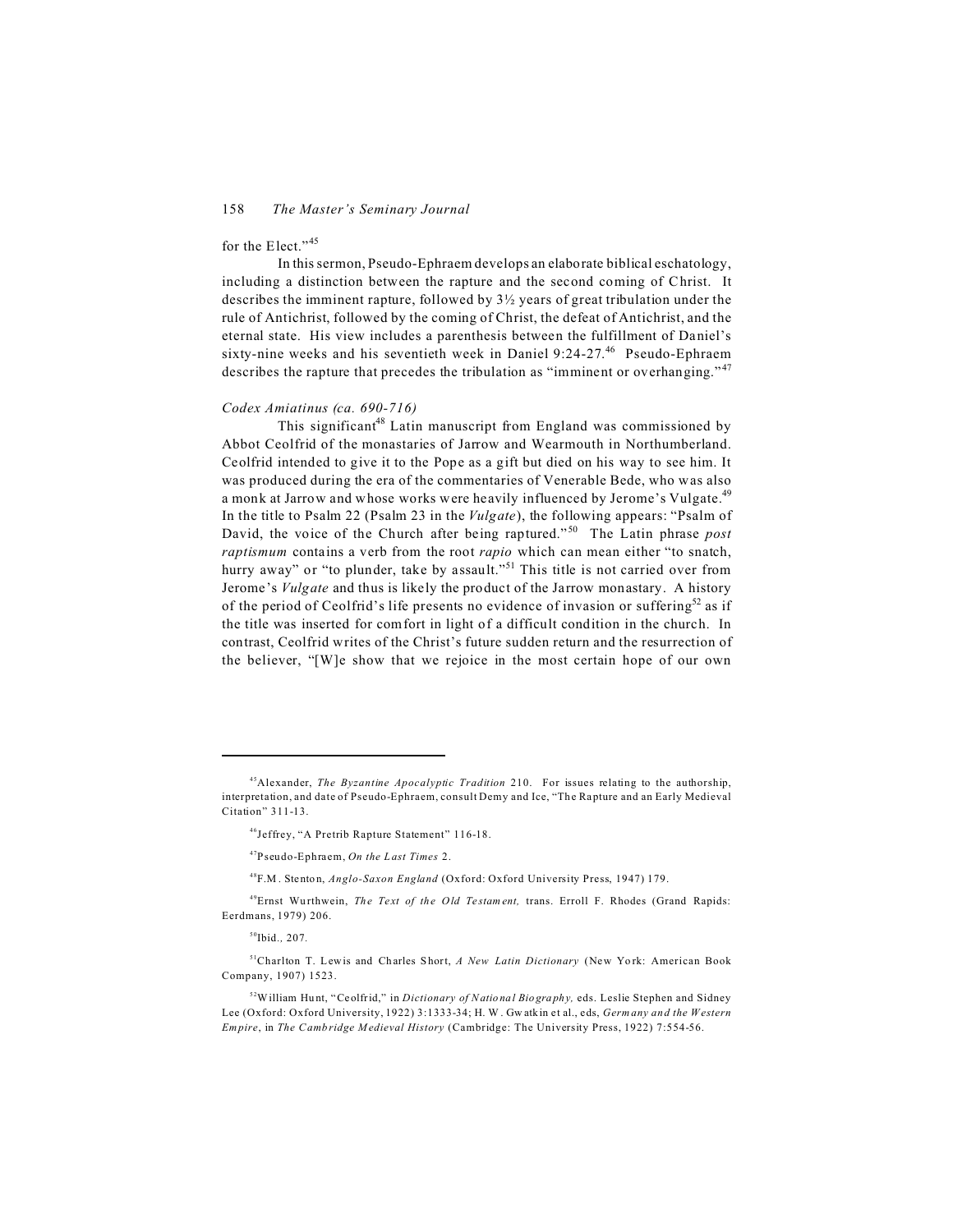resurrection, which we believe will take place on the Lord's Day."<sup>53</sup> Though not conclusive and still in need of further study, it appears that Codex Amiatinus presents another example of pretribulational thought in the Middle Ages.

### *Brother Dolcino (d. 1307)*

A recent study of the fourteenth-century text, *The History of Brother Dolcino,* composed in 1316 by an anonymous source, reveals another important pretribulational passage.<sup>54</sup> As leader of the Apostolic Brethren in northern Italy, Brother Dolcino led his people through times of tremendous papal persecution.<sup>55</sup> One of the group wrote the following astonishing words:

. . . [T]he Antichrist was coming into this world within the bounds of the said three and a half years; and after he had come, then he [Dolcino] and his followers would be transferred into Paradise, in which are Enoch and Elijah. And in this way they will be preserved unharmed from the persecution of Antichrist.<sup>56</sup>

Thus, the writer of this *History* believed that Dolcino and his followers would be transferred to paradise, expressing this belief with the Latin word *transferrentur,* the past participle of which is used to derive the English word "translation," a synonym for rapture.<sup>57</sup> Dolcino and his followers retreated into the mountains of northern Italy to await their removal at the appearance of Antichrist. While Dolcino and many of his followers were killed by a papal crusade in 1306, the movement lasted into the fifteenth century.<sup>58</sup>

### **The Reformation Era**

The Reformation in general is bleak with regard to prophetic teaching, as evidenced by the lack of writings and commentaries on prophetic books.<sup>59</sup> The strongest statements concerning imminency during this period actually come from Anabaptists, known as the Taufer, who drew their theology from the Scriptures more

<sup>53</sup>"Ce olfrid's lette r to N ech tan," in Ve nerable Bede, *A History of the English Church and People,* trans. and with an Introduction by Leo Sherley-Price, rev. by R. E. Latham (New York: Dorset Press, 1968) 32 3.

<sup>&</sup>lt;sup>54</sup>This research is fully developed by Francis Gumerlock, "A Rapture Citation in the Fourteenth Century," *BSac* 159 (2002):349-62.

<sup>55</sup>Ibid*.,* 356-57.

<sup>56</sup>Ibid*.,* 354-55.

<sup>57</sup>Ibid., 357.

<sup>&</sup>lt;sup>58</sup>Marjorie Reeves, *The Influence of Prophecy in the Later Middle Ages* (Oxford: The Clarendon Press, 1969) 246-47.

<sup>&</sup>lt;sup>59</sup>Timothy George, *Theology of the Reformers* (Nashville, Tenn: Broadman, 1988) 323.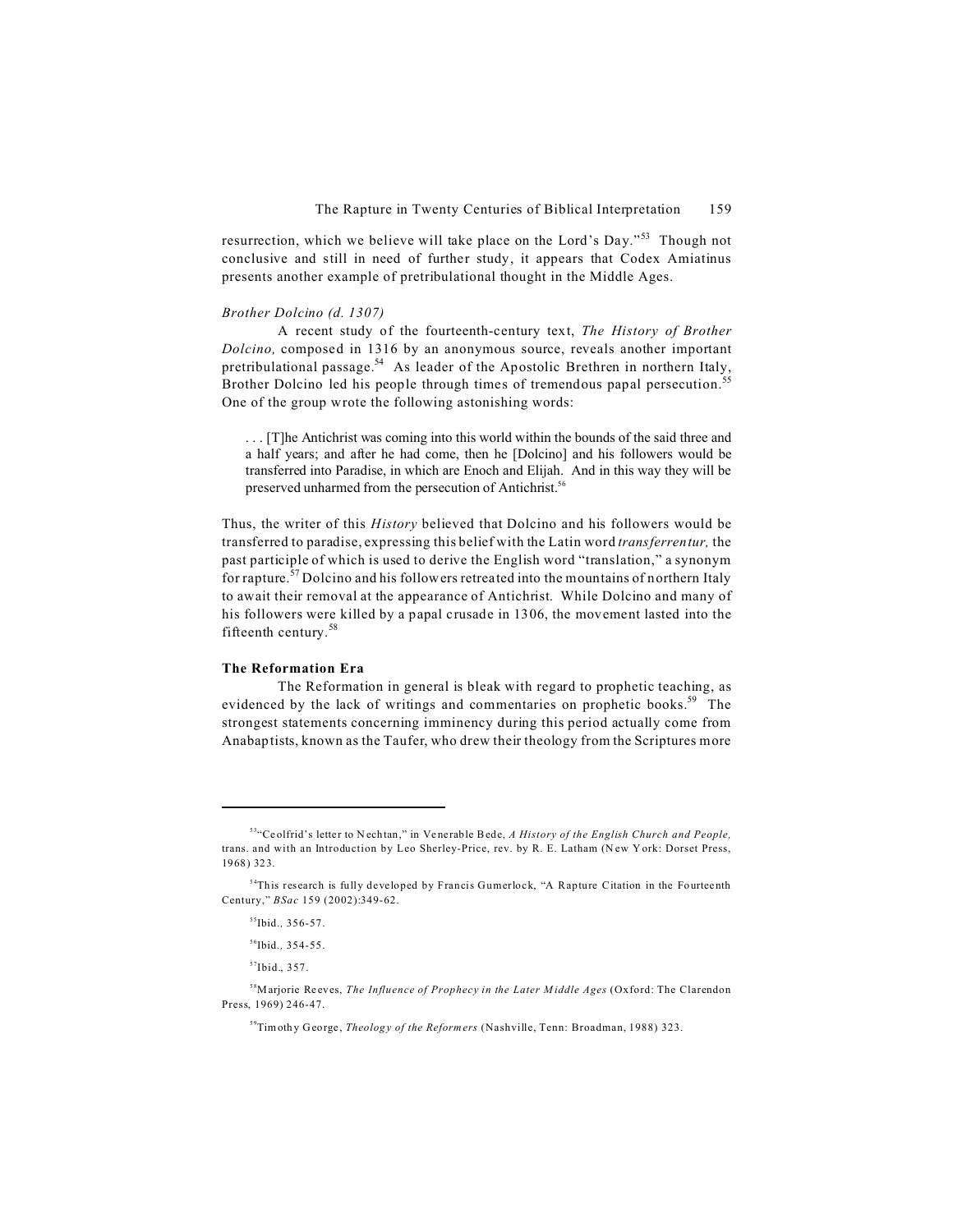than other groups that bore the name Anabaptist. $60$  One such learned man was Balthasar Hubmaier, who after rebuking his radical chiliastic contemporaries, then says, "[A]lthough Christ gave us many signs whereby we can tell how near at hand the day of his coming is, nevertheless, no one but God knows the exact day. . . . Take heed, watch and pray; for you known either the day nor the hour. . . . [T]he Judge is already standing at the door. . . . "61

Martin Luther and John Calvin also make similar statements concerning imminency. Calvin, when commenting on Zechariah and Malachi, writes, "Whenever the day of the Lord is mentioned in Scripture, let us know that God is bound by no laws, that he should hasten his work according to our hasty wishes; but the specific time is in his own power, and at his own will." Commenting on Christ's teaching in the Gospels, he writes, "[Jesus] wishes [the disciples] to be uncertain as to his coming, but to be prepared to expect him  $\ldots$  every moment."<sup>62</sup> Truly, the Lord's return was one of the great undeveloped themes of the Reformation era.<sup>63</sup>

### **The Modern Period up to Darby**

The modern period is usually understood as beginning in 1648 with the final acceptance of the Protestant Reformation at the Peace of Westphalia. The period saw the rebirth of premillennialism for at least three important reasons.<sup>64</sup>

- Due to the influence of Renaissance humanism, the Reformers went back to the investigation of original written sources by the fathers and the Scriptures. This gave them access to fresh and accurate Greek texts, uncorrupted by the Vulgate traditions. It also exposed them to new editions of the early fathers including the distinct premillennial teaching of Irenaeus.<sup>65</sup>
- Much of the allegorical hermeneutic that dominated the Medieval period was repudiated. Calvin particularly reintroduced exegetical exposition

<sup>60</sup>George H. W illiams, *Spiritual a nd An abaptist W riters,* vol. 25 , *Library of Christian Classics* (London: SCM, 1957 ) 19-40, identifies this element of the Radical Reformation as the Evangelical Anabaptists, as distinct from the Spiritualists, Revolutionaries, and the Evangelical Rationalists. The Spiritualists and Revolutionaries, particularly, had elaborate futuristic views based on speculation.

<sup>61</sup>Balthasar Hu bmaier, "Apologia," *Ba ltha sar Hu bm aie r, Theolo gia n of An abaptism,* trans. and eds. H. Wayne Pipkin and John H. Yoder (Scottdale, Pa.: Herald, 1989) 541-43.

 $62$ For these and other examples of Calvin's comments on the second advent, see J. Graham Miller, *Ca lvin's Wisdom, An Anthology Arranged Alphabetically by a Grateful Reader* (Edinburgh: Banner of Truth, 1992) 336-38.

<sup>63</sup>George (*Theology* 323 ) quotes the great Pilgrim pastor, John Robinson (1576?-1625), commenting soon after the passing on of Calvin, "The Lord hath yet more truth and light to break fourth out of his holy Word ."

<sup>64</sup>Thomas Ice, "Rapture, History of the," *Dictionary of Premillen nia l Th eolog y,* ed. Mal Couch (Grand Rapids: Kregel, 1996) 3 46.

<sup>65</sup>Iren aeu s, *Against Heresies* 5:31-36 in *Ante-Nicene F athers* 1:560-67.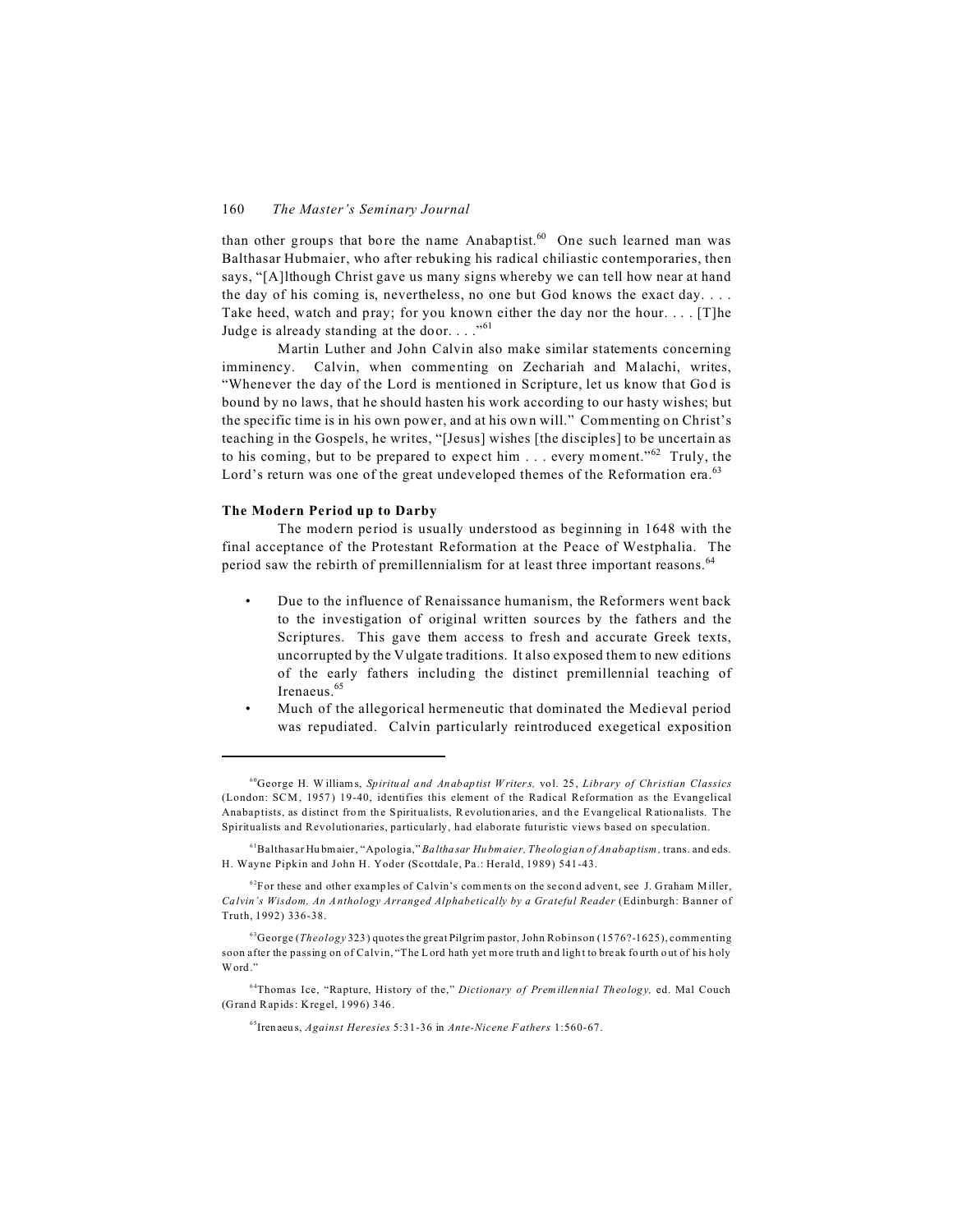back into the church.<sup>66</sup>

Many Reformers contacted Jewish sources and had learned Hebrew. This moved many of the Reformers to take passages concerning Israel more historically rather than continuing to take them allegorically. This led to more historical or realized eschatological positions among the Reformers.<sup>67</sup> Futurist interpretations including premillennialism began to be more prominent in the church as noted earlier.

This more recent focus on premillennial thought in the late 1500s and early 1600s is not surprising. James Orr makes an astute observation concerning the way various doctrines have been the focus of interest and development at various periods of time. He writes, "[T] he articulation of the system [of dogma] in text-books is the very articulation of the system [of dogma] in its development in history."<sup>68</sup> Theological articulation moves from Prolegomena to Theology Proper, to Anthropology, to Christology, to Soteriology, and finally to Eschatology as the last major doctrine to be clarified. Orr speaks of law and reason underlying this development with the law having both a logical and historical development.<sup>69</sup> It is very significant that God in His providence brought into the church a rich development of eschatology. The following is a brief survey of pretribulational thinking that occurs during this period.

### Joseph Mede (1586-1638)

Mede is considered the "father of English premillennialism,"<sup>70</sup> having written Clavis Apocalyptica ("Key of the Revelation") in 1627 in which "He attempted to construct an outline of the Apocalypse based solely upon internal considerations. In this interpretation he advocated premillennialism in such a scholarly way that this work continued to influence eschatological interpretation for centuries "71

<sup>&</sup>lt;sup>66</sup>Consult "Calvin's Method and Interpretation" and "Prolegomena to Exegesis," T. H. L. Parker, Calvin's New Testament Commentaries, 2d ed. (Louisville, Ky.: Westminister/John Knox, 1993) 85-108, 192-205. See also Renald E. Showers, There Really is a Difference (Bellmawr, N.J.: Friends of Israel, 1990) 136.

 ${}^{67}$ Luther performed all his deeds in the conviction that the Last Days were at hand, seeing the Pope as the Antichrist. See Norman Cohn, The Pursuit of the Millennium (London: Secker and Warburg, 1957) 261.

<sup>68</sup> James Orr, The Progress of Dogma (1901; reprint Greenwood, S.C.: Attic Press, n.d.) 21.

 $^{69}$ Ibid., 22. Hannah (Our Legacy 29) enumerates seven areas in the historical progressive articulation of doctrine ending with "The Doctrine of Last Things, or Eschatology (1650-present)."

 $70$ Ice, "Rapture" 346.

<sup>&</sup>lt;sup>71</sup>Robert G. Clouse, "Joseph Mede (1586-1638)," in *The New International Dictionary of the* Christian Church, ed. J. D. Douglas, rev. ed.(Grand Rapids: Zondervan, 1978) 646.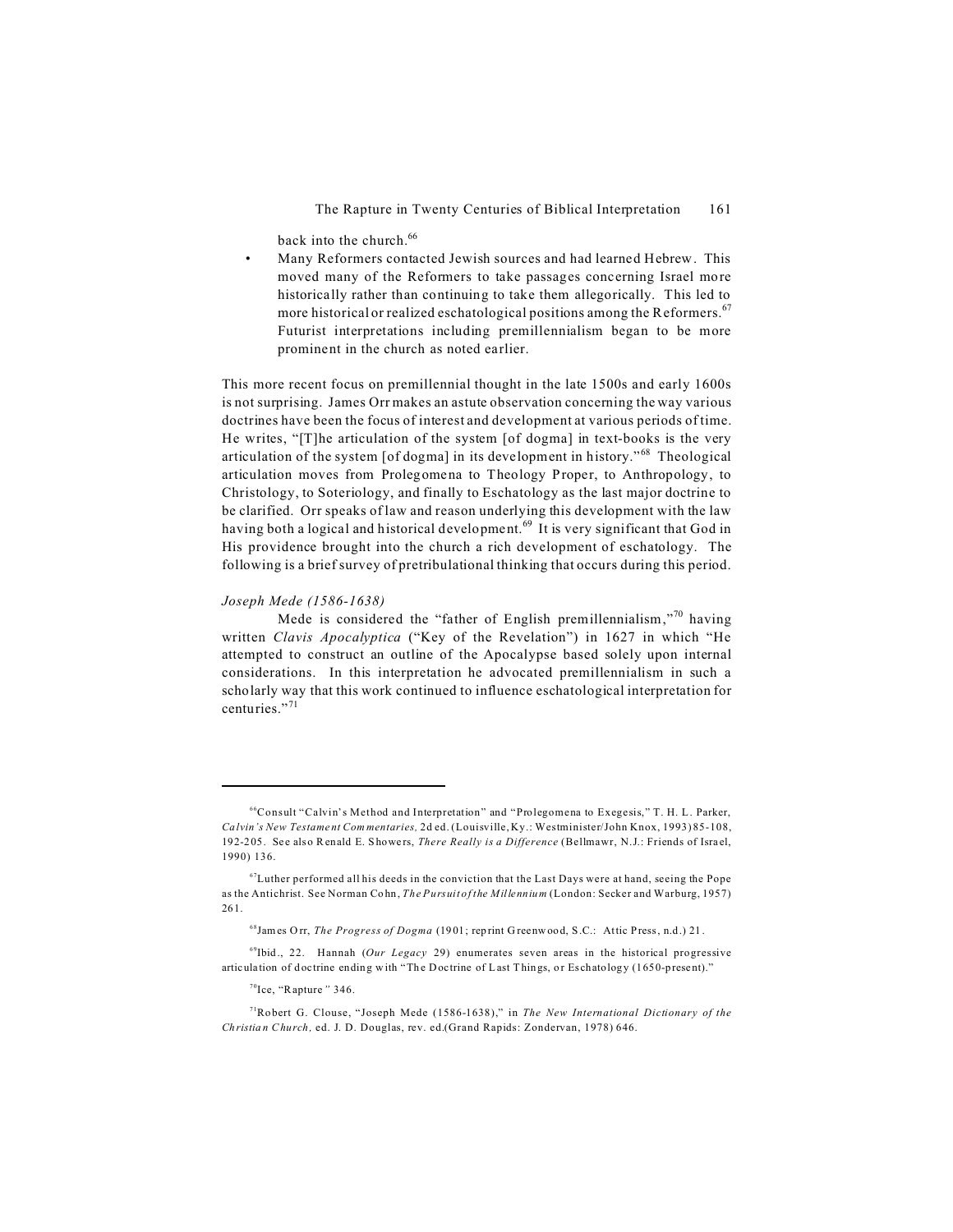### *Increase Mather (1639-1723)*

This theologian and president of Harvard College (1685) was a significant American Puritan.Concerning the future coming of Christ, he wrote that the saints would "be caught up into the air" beforehand, thereby escaping the final conflagra $t$ ion<sup>72</sup>

### *Peter Jurieu (*1637-1713)

Jurieu was a "prominent theologian and apologist in the French Reformed Church. He came to believe that Calvinists would be restored to France, because of his interpretation of the prophecies of the Apocalypse."<sup>73</sup> In his work, *Approaching Deliverance of the Church* (1687), he taught that "Christ would come in the air to rapture the saints and return to heaven before the battle of Armageddon. He spoke of a secret rapture prior to His coming in glory and judgement at Armageddon."<sup>74</sup>

### *John Gill (1697-1771)*

Gill was a profound scholar, Calvinist theologian, and Baptist minister at Horsleydown, Southwark, for over fifty years.<sup>75</sup> He published his *An Exposition of the New Testament* in three volumes between 1746-48. In his commentary on 1 Thess 4:15 he wrote,

The Apostle having something new and extraordinary to deliver, concerning the coming of Christ, the first resurrection, of the resurrection of the saints, the change of the living saints, and the rapture both of the raised, and living in the clouds to meet Christ in the air, expresses itself in this manner. The dead saints will rise before the living ones are changed, and both will be caught up together to meet the Lord.<sup>76</sup>

Concerning 1 Thess 4:17 he comments,

Suddenly, in a moment, in the twinkling of an eye, and with force and power; by the power of Christ, and by the ministry and means of the holy angels; and to which rapture will contribute the agility, which the bodies both of the raised and changed saints will have; and the rapture of the living saints will be together with them; with the dead in Christ, that will then be raised; so that the one will not prevent the other, or the one be sooner with Christ than the other; but one being raised and the other changed, they'll be joined in one company and general assembly, and be rapt up together: in the clouds; the

<sup>72</sup>Paul Boyer, *Wh en Time Shall Be No M ore* (Cambridge, Mass.: Harvard University, 1992) 75.

<sup>73</sup>Robert G. Clouse, "Jurieu, Pierre (1637-1713)," *The New International Dictionary* 557.

<sup>74</sup>Paul N. Benware, *Understanding End Times Prophecy* (Chicago: Moody, 1995) 1 97-98; see also Grant R. Jeffrey , "Was the PreTrib Position o f the Rapture S een Before John Darby" (unpublished paper presented at the Pretrib Study Group, Dallas, Tex., 1993) 2-3.

<sup>75</sup>Robert G. Clouse, "John Gill (1697-1771)," *The New Dictionary* 413.

<sup>76</sup>John Gill, *An Exposition of the New T estam ent,* 2 vols. (London:William Hill Collingridge, 1853) 2:5 61.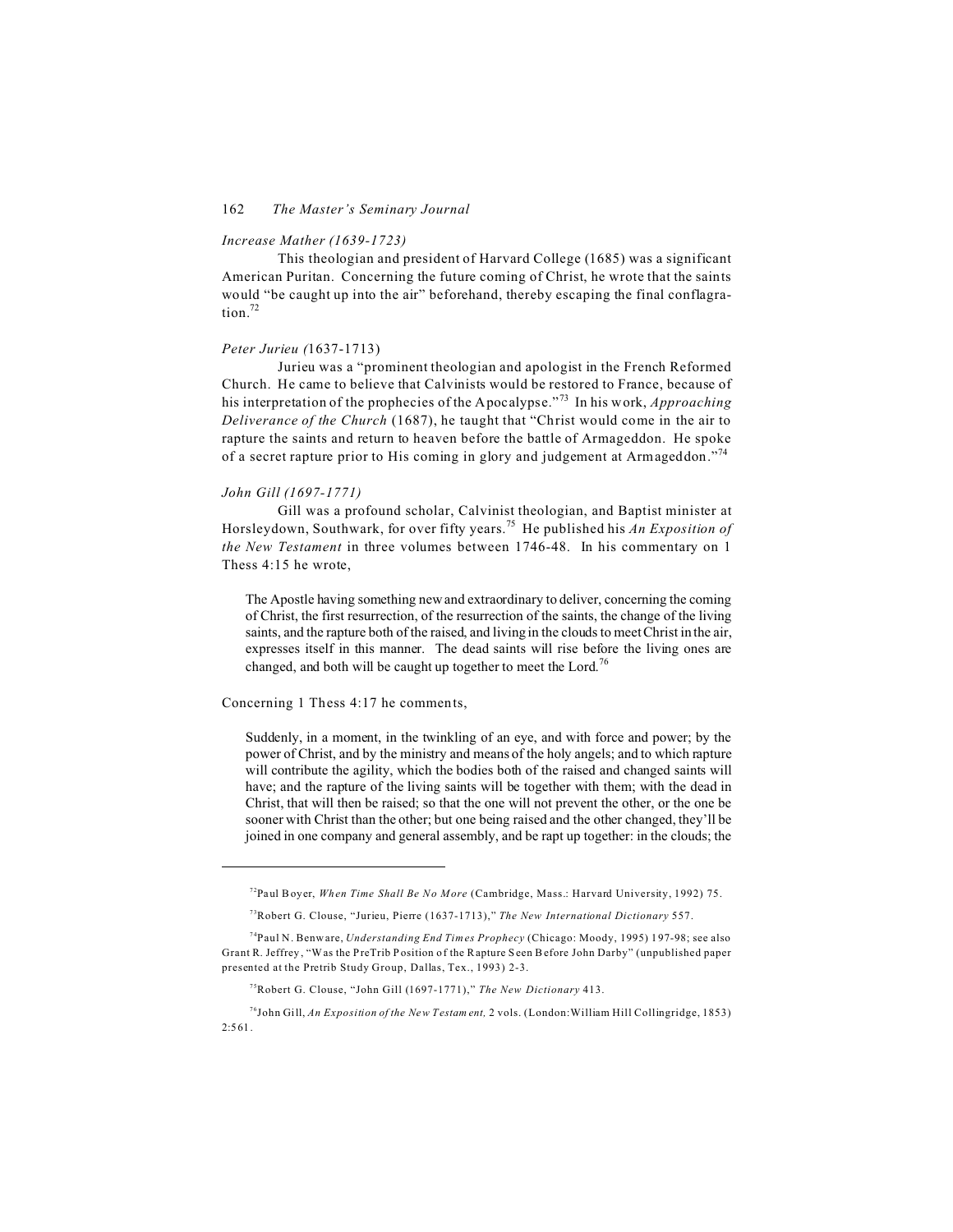same clouds perhaps in which Christ will come, will be let down to take them up.<sup>77</sup>

As Jeffrey observes, "there is some ambiguity in Dr. Gill's 1748 teaching of the timing and sequence of prophetic events." Yet Jeffrey notes many important conclusions, including

- The Lord will descend in the air.
- The saints will be raptured in the air to meet Him.
- Christ will preserve the saints with Him until the general conflagration and burning of the world is over.
- The saints will reign with Christ for a thousand years.<sup>78</sup>

Similar pretribulational views can be found in commentaries by Philip Doddridge (1702-1751), James MacKnight (1721-1800), and Thomas Scott (1747-1821).<sup>79</sup>

### *Morgan Edwards* (1722-1795)

Edwards was a Baptist preacher, evangelist, historian and educator, having founded Rhode Island College (Brown University). During his student days at Bristol Baptist Seminary in England (1742-44), he wrote an essay on Bible prophecy. The essay was published in Philadelphia in 1788 as *Two Academical Exercises on Subjects Bearing the following Titles; Millennium, Last-Novelties.* After a careful examination of this document, Thomas Ice concludes the following about Edwards' position on the rapture from his statement, "The distance between the first and second resurrection will be somewhat more than a thousand years."<sup>80</sup>

- He believes that 1,003.5 years will transpire between resurrections.
- He associates the first resurrection with the rapture of 1 Thess  $4:17$ , occurring at least 3.5 years before the start of the millennium.
- He associates the meeting of believers with Christ in the air with John 14:2.
- He sees believers disappearing during the time of the tribulation.<sup>81</sup>

### **Concluding Analysis**

Critics of rapture history who have argued that belief in the pretribulational rapture was not enbraced before John Nelson Darby (1800-1882) deny the clear

 $77$ Ibid.

<sup>78</sup>Jeffrey, "A Pretrib Rapture Statement" 121-22.

<sup>79</sup>Benware, *Un derstan ding End Times Prophecy* 198. Scott taught that "the righteous will be carried into heaven, where they will be secure until the time of the judgement is over."

<sup>80</sup>Thomas Ice, "Morgan Edwards: Another Pre-Darby Rapturist," *The Thomas Ice Collection* (<http://www.according2prophecy.org/apredarby.html>) 1. See also, Frank Marotta, *Mo rgan Edwa rds: An Eighteenth C entru y Pr etribu lation ist* (Elkton , Md .: n.p., n.d.).

 $81$ Ibid., 2.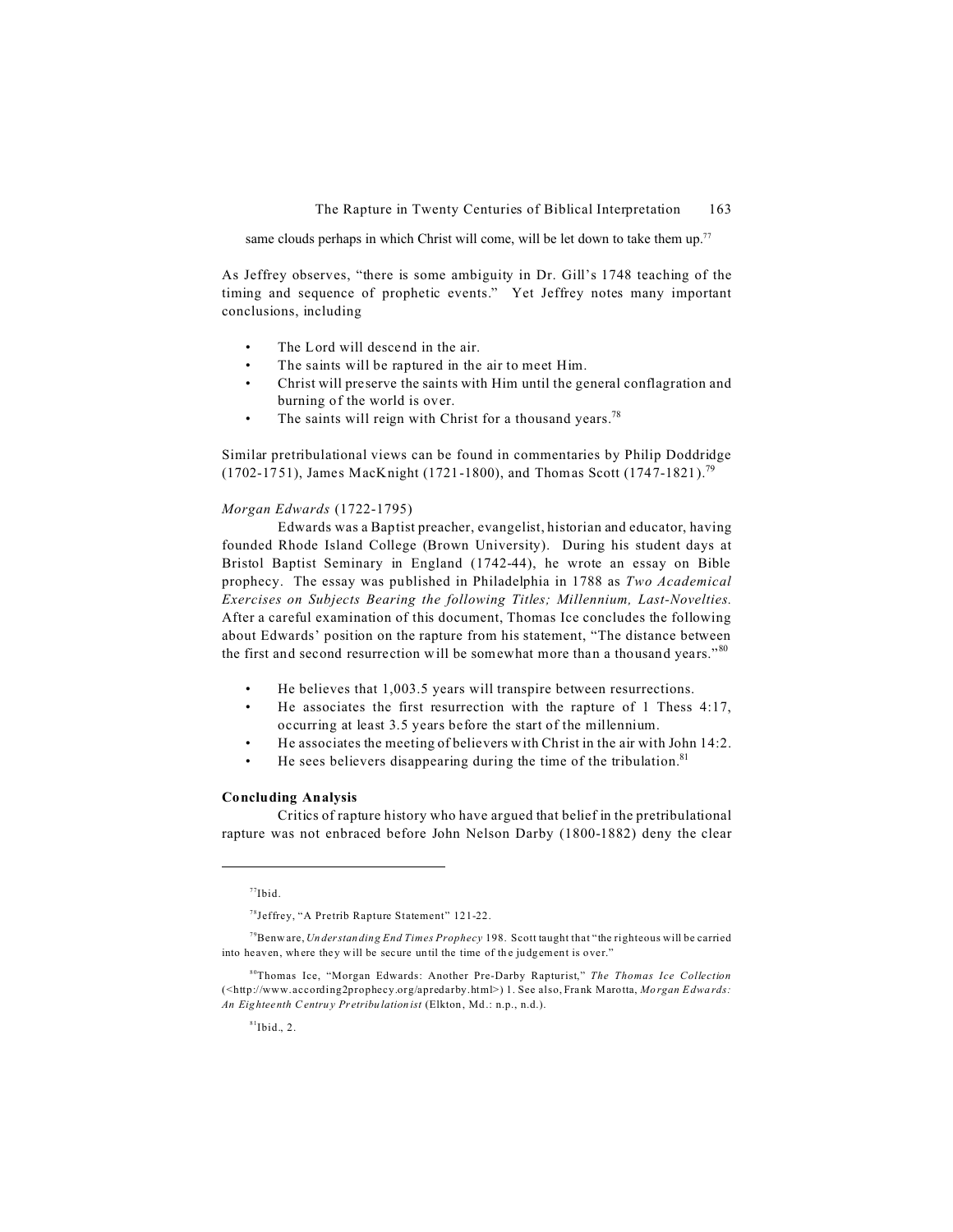testimony of theologians and commentators of earlier periods. The clear statements of Pseudo-Ephraem, John Gill, and others now make clear that pretribulationism has had a long and credible history of people who understood it,, taught it, and who lived their lives in light of it. George Ladd is no longer credible when he writes, "We can find no trace of pretribulationism in the early church, and no modern pretribulationist has successfully proved that this particular doctrine was held by any of the church fathers or students of the W ord before the nineteenth century."<sup>82</sup> Rapture critic John Bray makes a similar inappropriate comment in the form of an offer.

People who are teaching the pretribulation rapture teaching today are teaching something that never was taught until 1812. . . . Not one of the early church fathers taught a pretribulational rapture. . . . I make the offer of five hundred dollars to anybody who will find a statement, a sermon, article in a commentary, or anything, prior to 1812 that taught a 2 phase coming of Christ separated by a stated period of time, such as the pretribulation rapturists teach. 83

It is time for Mr. Bray to make good on his \$500.00 offer!

### **The Modern Period from Darby to the Present**

### *John Nelson Darby (1800-1882)*

Darby was a man of significant influence in the shift from historicism to futurism in premillenialial thought and the modern force behind the development of dispensationalism. Darby was well educated and had a fruitful ministry in the Church of England up until  $1826$ .<sup>84</sup> After much consideration and a series of providential circumstances, Darby broke with the Anglican church in 1828-29, envisioning "A spiritual church, joined to a heavenly Christ, indwelt and empowered by the Holy Spirit, and awaiting their Lord's return."<sup>85</sup> Darby soon began to teach openly an Israel-church distinction and a two-stage distinction in the second coming of Christ. This included a quiet appearance of Christ to remove all true Christians from the earth (the presence of Christ), followed by the removal of the restraining work of the Holy Spirit from the earth and the reign of Antichrist, after which would be the public appearing of Christ in glory. The pretribulational rapture view which Darby had discovered while in Bible study between 1826-27, was later supported by Edward Irving  $(1792-1834)$  and challenged by B. W. Newton.<sup>86</sup> His views of the

 $85$ Ibid., 132.

<sup>82</sup>*Blessed Hope* 31.

<sup>83</sup>John L. Bray, *The Origin of the Pre-Tribulation Rapture Teaching* (Lakeland, Fla.: John L. Bray Ministries, 1980) 30-31.

<sup>84</sup>For a brief survey of his life and thought, see Floyd Elmore, "J. N. Darby's Early Years," in *When the Trum pet Sound s,* eds. Ice and Demy 127-59.

<sup>86</sup>F. Roy Co ad, *A H istory of the Bre thren Moveme nt* (Greenwood, S.C.: Attic, 1968) 129-30.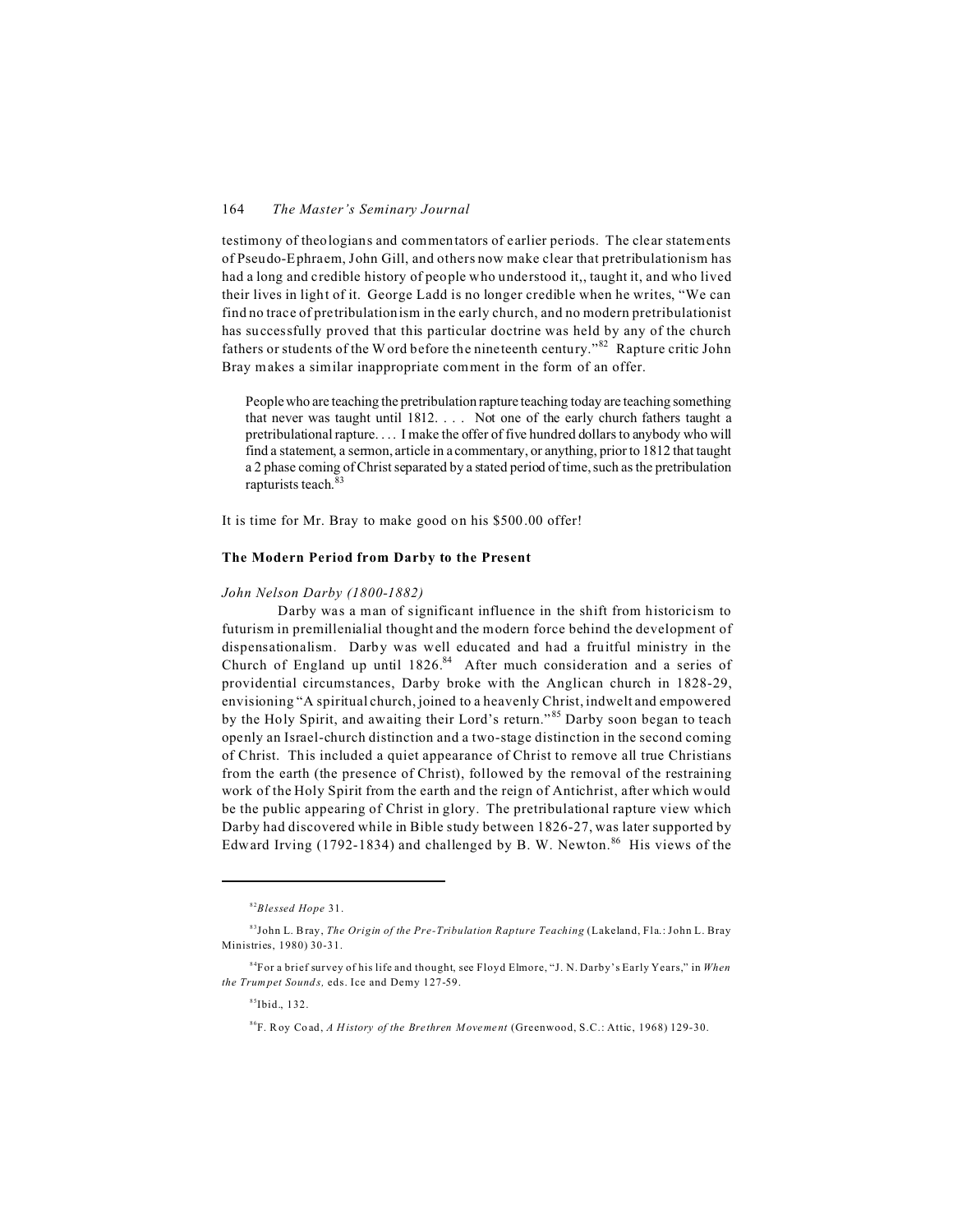church and especially his prophetic teaching spread like wildfire through the Plymouth Brethren movement, and after a visit America, they became popular throughout American evangelicalism.<sup>87</sup> Two early proponents of Darby's views in America were James H. Brookes (1830-97) and J. R. Graves (1820-89).

### *Post Darby Period*

The pretribulational position spread through influence of the Niagra Bible Conference era (New York, 1878-1909)<sup>88</sup> and received wide exposure in the popular prophetic publications, *The Truth, Our Hope*, *The Watchword*, and *Maranatha*. It was also carried forward in William Backstone's book, *Jesus is Coming* (1909), and the work of C. I. Schofield in his popular *Scofield Reference Bible* (1909), published in Britain and America, and other works.<sup>89</sup> Prominent pretribulational Bible teachers articulated the position on the Bible conference circuit, in the late nineteenth and early twentieth centuries including Arno C. Gaebelein (1861-1945), A. J. Gordon (1836-1895), James M. Gray (1851-1935), R. A. Torrey (1856-1928), Harry Ironside (1876-1951), John F. Strombeck (1881-1959), Lewis Sperry Chafer (1871-1952), Alva J. McClain (1888-1968), Clarence E. Mason, Jr., Charles Lee Feinberg (1909- 1995), J. Dwight Pentecost (1915- ), John F. Walvoord (1910- ), Gerald B. Stanton (1918- ), and Charles Ryrie (1925- ). During this period, critics attacked it as the "any-moment theory."<sup>90</sup>

In the mid twentieth century almost every North American Bible institute, Bible college, and evangelical seminary expounded dispensational pretribulationalism. This included Moody Bible Institute, Philadelphia College of Bible, The Bible Institute of Los Angeles, Talbot Theological Seminary, Dallas Theological Seminary, and Grace Theological Seminary. Many evangelical denominations and movements held to pretribulationism, including the Bible Presbyterian Church, The Evangelical Free Church, the Fellow ship of Grace Brethren, many independent Bible churches, independent Baptist churches, and Pentecostal denominations including Assemblies of God and Foursquare Gospel churches. The position was again popularized in 1970 by Hal Lindsey.<sup>91</sup>

A resurgence of posttribulational thought after 1952 challenged

<sup>87</sup>See John M'Culloch, "Brethern (Plymouth)," *En cyc lop aedia of Religion and Ethic s,* ed. James Hastings (New York: Charles Scribner's Sons, 1928) 2:843-48.

<sup>88</sup>Rich ard R. Reiter ("A History of the Development of the Rapture Positions," *The Rapture* 12) notes, "M any readers co nclu ded that p retribu latino alism held by many Plymouth Brethren in Britain was adopted wholesale by the [Niagara] conference."

<sup>89</sup>C. I. Scofie ld, *Addresses on Prophecy* (New York: A.C. Gaebelein, 1902) 89-103.

 $90$ See ibid., 11-34, for a helpful history of this period. Also note the respective articles in Couch, ed., *Dictionary of Premillennial Theology.*

<sup>&</sup>lt;sup>91</sup>Hal Lindsey and C. C. Carlson, *The Late Great Planet Earth* (Grand Rapids: Zondervan, 1970). Also, for a general history of this period, see ibid, 35-44.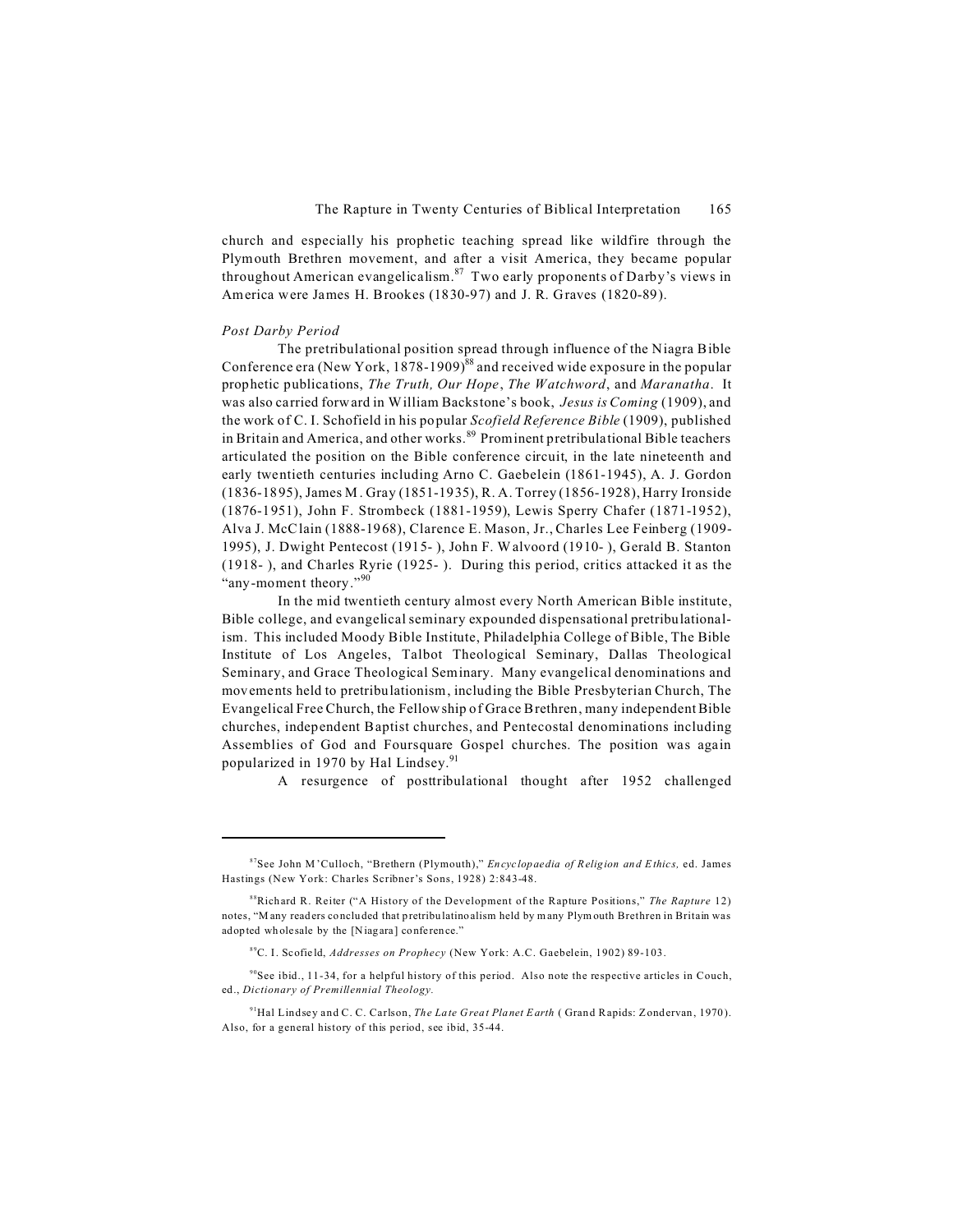pretribulationism with the writings of George Ladd (1911-1982), 92 J. Barton Pavne  $(1922-1979)^{93}$  and Robert Gundry (1932-).<sup>94</sup> These challenges have prompted excellent responses which have added credibility to the pretribulational rapture  $v$ iew $^{95}$ 

In the past decade have come new important works supporting pretribulationism, including those by Paul Benware, Mal Couch, Larry Crutchfield, Timothy Demy, Paul Feinberg, Arnold Fruchtenbaum, Grant Jeffrey, Thomas Ice, Paul S. Karleen, Renald Showers, and Robert Thomas.<sup>96</sup>

### David MacPherson, a Less Than Credible Side Issue

David MacPherson has now published five books, all setting forth the same contrived view of the origin of the pretribulational rapture.<sup>97</sup> Having first made his assertions, MacPherson approaches his subject looking for proof. He uses his skills as a former investigative newsman to assemble selectively huge amounts of data, presenting his view with a vindictive, preachy, sarcastic tone.<sup>98</sup> MacPherson aggressively attacks pretribulationism by attributing its origin to Margaret MacDonald, as a result of a prophetic revelation she had in the spring of 1830, at the age of fifteen. Margaret was attracted to the charismatic influence of the Irvingite Movement by 1830 and her pretribulational rapture vision was recorded and published by Robert Norton in 1861. "MacPherson uses this finding to project the notion that the doctrine of the pretribulational rapture is of demonic origin through 15-year-old Scottish lassie."<sup>99</sup> MacPherson then claims that J. N. Darby and the Plymouth Brethren, who taught the pre-trib view, received it from Margaret

<sup>95</sup>A little known example of this is McCune, An Investigation and Criticism of "Historic" Premillennialism from the Viewpoint of Dispensationalism.

 $96$ See notes in this article and the general bibliography (255-63) for the respective contributions of these authors. See also publications of the Pre-Trib Research Center (P.O Box 14111, Arlington, Tex. 76094-111; e-mail <icet@711online.net>).

 $\frac{97}{10}$  order of publication, Dave MacPherson, The Unbelievable Pre-Trib Origin (Kansas City, Mo.: Heart of America Bible Society, 1973), The Late Great Pre-Trib Rapture (Kansas City, Mo.: Heart of America Bible Society, 1974), The Incredible Cover-up, the True Story on the Pre-Trib Rapture (Plainfield: Logos International, 1975), The Great Rapture Hoax (Fletcher, N.C.: New Puritan Library, 1983), The Rapture Plot (Simpsonville, S.C.: Millennium III Publishers, 1995).

<sup>98</sup>Adequate assessments of MacPherson may be found in Thomas D. Ice, "Why the Doctrine of the Pretribulational Rapture Did Not Begin with Margaret Macdonald," BSac 147 (1990):155-68, and John F. Walvoord, The Blessed Hope and the Tribulation (Grand Rapids: Zondervan, 1976) 42-51.

<sup>99</sup>Ice, "Why the Doctrine of the Pretribulational Rapture Did Not Begin"157.

<sup>&</sup>lt;sup>92</sup>Geroge E. Ladd, Crucial Questions About the Kingdom of God.

<sup>93</sup>J. Barton Payne The Imminent Appearing of Christ (Grand Rapids, 1962).

<sup>&</sup>lt;sup>94</sup>Robert H. Gundry, *The Church and the Tribulation* (Grand Rapids: Zondervan, 1973). See John A. Sproule, A Revised Review of "The Church and the Tribuilation" (Postgraduate Seminar: New Testament Theology; Winona Lake, Ind.: Grace Theological Seminary, 1974; Birmingham, Ala: Southeastern Bible College, n.d.).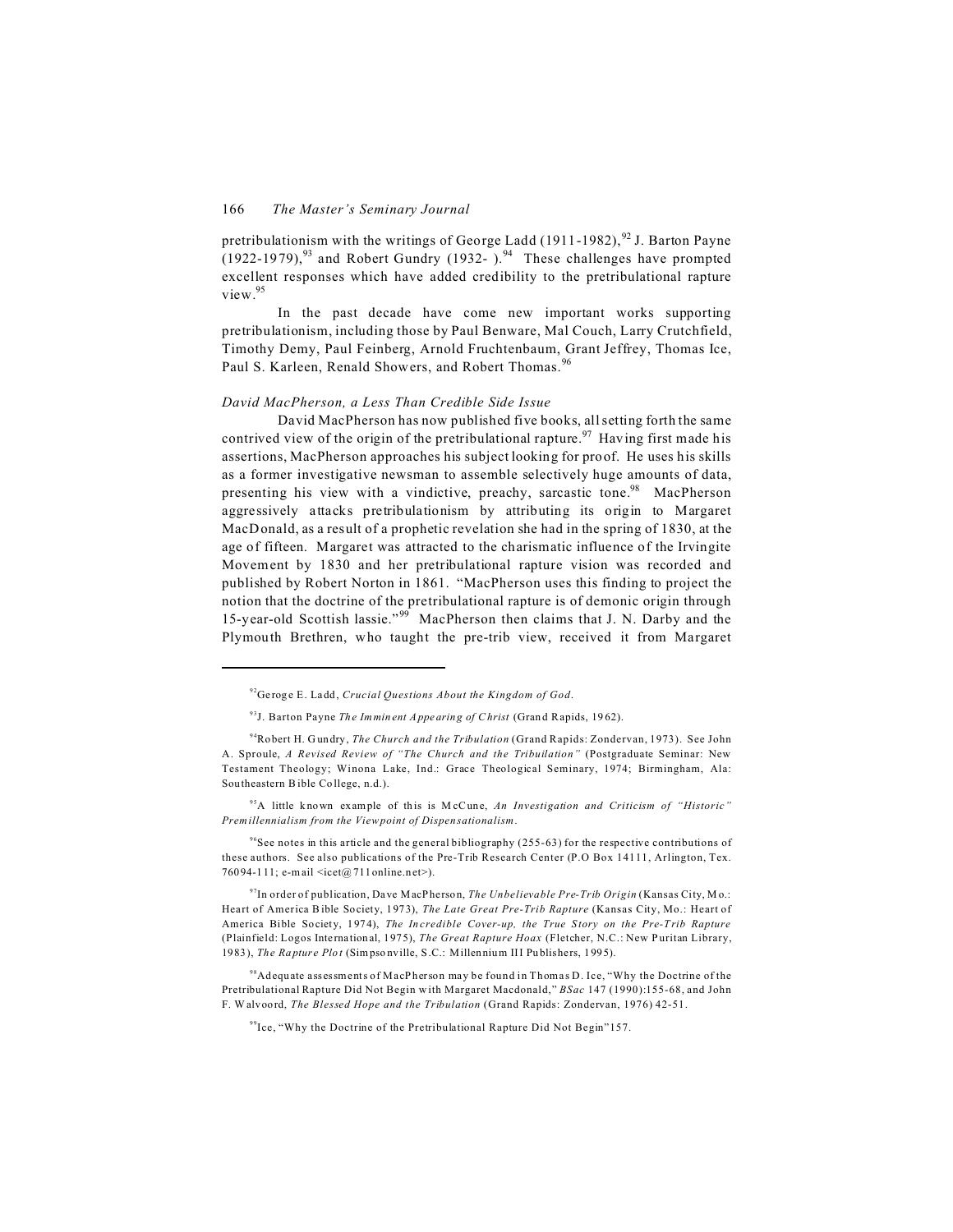MacDonald after 1830. MacPherson then asserts that an elaborate plot was devised by Darby, William Kelly (1821-1906), and others to cover up the origin.<sup>100</sup>

The reality of MacPherson's five books is that he has still not produced the evidence for his claims and what he does offer has fundamental flaws.<sup>101</sup>

- Margaret MacDonald does not teach a pretribulational rapture in her prophecy and thus she could not give to Darby what she never believed herself. Even anti-tribulationist John Bray acknowledges this!<sup>102</sup>
- MacPherson amasses an overwhelming amount of evidence that does not relate to his case, but which serves as a kind of smoke screen around the edges.
- Darby developed his view in 1826-27, at least three years before MacDonald's vision! His visit with Margaret in 1830 was of no consequence.
- The Brethren were not united on this issue, so Newton, Mueller, and Tregelles would certainly have exposed such a fraud on Darby's part.

MacPherson engages in biased revisionism. No major scholar familiar with original sources has sided with him.<sup>103</sup> Sandeen calls it a "groundless and pernicious charge."<sup>104</sup> F. F. Bruce, himself a Brethren author, writes, "Where did Darby get [his view]? . . . [I]t was in the air in the 1820s and 1830s among eager Bible students of unfulfilled prophecy. . . . [D]irect dependence by Darby on Margaret MacDonald is unlikely."<sup>105</sup> It appears that MacPherson's converts are rabid anti-pretriublationists because McPherson has "proved" only what he set out to find.<sup>106</sup>

### **Concluding Remarks**

It is important to point out that judgment of the credibility of the pretribulational rapture is whether it is found in the Scriptures! Though history informs one's interpretation of Scripture, it should not drive his interpretation. The real source of the pretribulational rapture will be developed in the ensuing articles

<sup>104</sup>Ernest R. S andeen, *The Roots of Fundamentalism: British and American Millenarianism 1800- 1930* (Chicago: University of Chicago, 1970) 64.

<sup>105</sup>F. F. Bruce, "Review of *The Unbelievable Pre-Trib Origin*, Dave MacPherson," *Evangelical Qu arterly* 47 (1975):58.

<sup>106</sup>Note Robert Gundry's endorsement on the cover of *The Rapture Plot*, "As usual, Dave MacPherson overwhelms his critics with a superior knowledge of the primary sources. His is a rare combination of historical research and investigative reporting."

<sup>100</sup>MacP herson, *The Rapture Plot* 87-120.

<sup>101</sup>See Ice, "Why the Doctrine of the Pretribulational Rapture Did Not Begin" 158-61.

<sup>102</sup>John L Bray, *The O rigin of the Pre-Tribulational Rapture Teaching* (Lakeland, Fla.: Christian Chiliasm; Grand Rapids: Eerdmans, 1954), 250. Charles R. Smith, "Review of *Un belie vab le Pr e-Trib Origin*, by Dave MacP herson," *Grace S pire* (May-June,1974):9.

<sup>103</sup>Ice, "Why the Doctrine of the Pretribulational Rapture Did Not Begin" 161-63.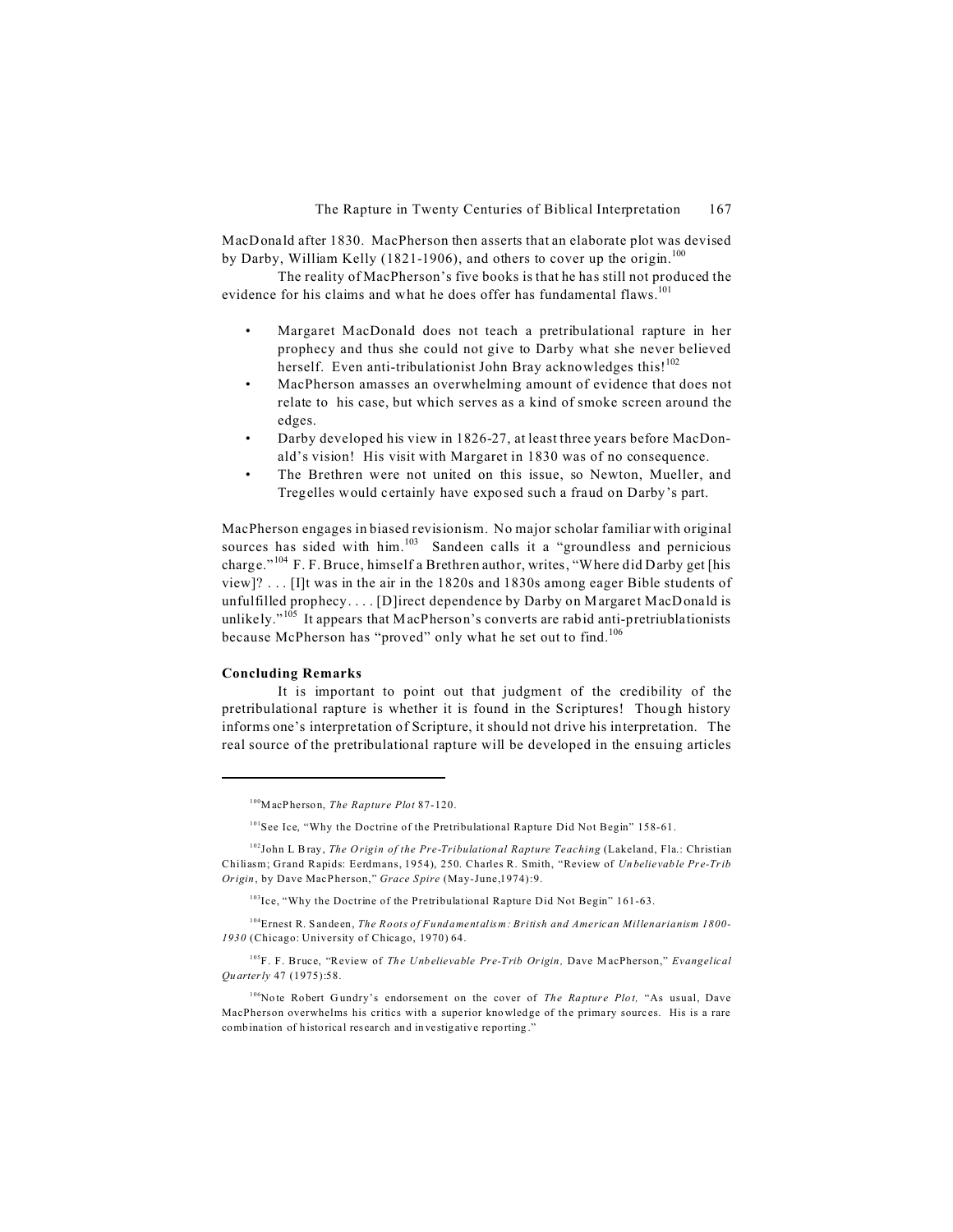of this issue of *TMSJ*. Church history records a long and at times painful development of the articulation of the doctrine. As pointed out earlier, such is also the case with Christology, soteriology, and other doctrines as well. The following is a brief summary of the history of doctrine as it relates to the pretribulational rapture:

- The apostolic fathers were premillennial but the details and implications of the rapture doctrine were not worked out.
- By the fifth century the amillenialism of Origen and Augustine had all but eliminated premillenialism.
- This continued through the Reformation with the Reformers preferring to ignore the millennium rather than teach against it. They were more "nomil" than "a-mil."
- The seventeenth century brings a rebirth of premillenialism. Along with it flourished postmillenialsm until the end of the French Revolution (1789). After 1800, premillenialism made a great surge but was still dominated by historical schools of interpretation.
- By 1826 literal interpretation of prophecy took hold and "futurism" saw the light of day! $107$

Ice concludes, "This environment of a literal, futurist, premillennial framework interacting with the progress made by systematic theology provided the momentum that led to the understanding of the pre-tribulational rapture."<sup>108</sup> In the providence of God, the early eighteen hundreds became the first time since before the rise of allegorical interpretation that a climate existed conducive to the development of the doctrine of the pretribulational rapture. Features of this period include:

- The thriving of premillennialism which gave rise to pretribulationism.
- The return of premillennialism brought with it the application of literal, normal hermeneutics to prophetic passages of Scripture such as Daniel and Revelation. A literal hermeneutic leads to futurism in interpretation.
- The return to a strong belief in imminency just as was seen in the early centuries.
- These teachings of imminency and a pretribulational rapture received wide acceptance.<sup>109</sup>

In conclusion, this historical study leaves two striking realities:

That dispensational premillennialism with its articulation of a pretribulational rapture is recent, and

<sup>107</sup>Ice, "Why the Doctrine of the Pretribulational Rapture Did Not Begin" 166.

 $108$ Ibid.

<sup>109</sup>Ibid., 166-68.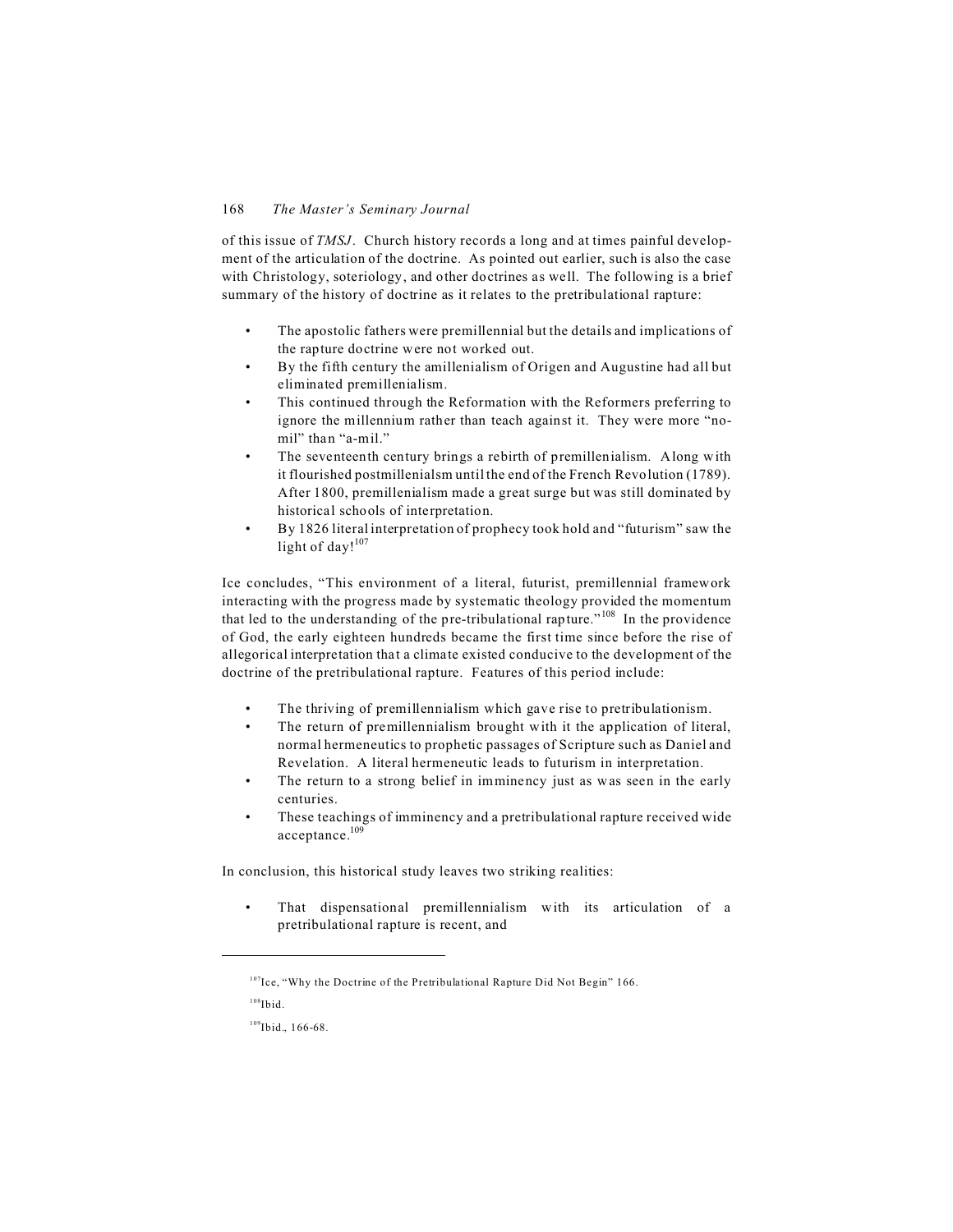That history is normative to (i.e., sets the standards for) the truthfulness of doctrine.

### **Five Premillennial Views of the Rapture**

Once premillenialism is embraced there are five views held concerning the rapture. The following is a brief identification of these views to serve as a reference point for further study in this series of articles.

### *Pretribulationalism—a major view*

This view holds to the supernatural removal of the church out of the world before the tribulation (70th week of Daniel) begins. It has the following main features: (1) it maintains a clear distinction between Israel and the church; (2) the church is exempted from the wrath of God  $(1$  Thess 5:9); (3) it maintains imminency concerning the coming of Christ; and (4) it distinguishes between the rapture and the second coming. $110$ 

### *Partial Rapture View—a minor view*

This view holds that only faithful, spiritual Christians will be taken by Christ at the rapture. Thus only those who are "watching and waiting" are taken. The rest will repent of their carnality during the tribulation. Matthew 24:40-51 is interpreted as "be on alert." Issues related to the doctrine of salvation and divisions of the body of Christ plague this view.<sup>111</sup>

### *Midtribulational Rapture View—another minor view*

This view teaches that the rapture will take place at the midpoint of the seven-year tribulation or after 31/2 years. The view holds that only the last half of Daniel's seventieth week is tribulation.<sup>112</sup> The position struggles for convincing texts. Though asserting that only the last half of the tribulation contains judgement, they struggle to deal with the fact that God pours out His wrath through the entire 70th week.

### *Pre-Wrath Rapture View—another minor view*

This view was recently developed and popularized by Marvin Rosenthal and Robert Van Kampen.<sup>113</sup> The view holds that the church will be raptured about

<sup>110</sup>Be nw are, *Understanding End Times Prophecy* 164-87.

<sup>111</sup>Walvoord, *The Rapture Question* 97-113.

<sup>112</sup>Gleason L. Ar cher, "Th e Case for the Mid-S eventieth -Week Ra ptu re Position ," *The Rapture* 113- 46.

<sup>&</sup>lt;sup>113</sup>Marvin Rosenthal, *The Pre-Wrath Rapture of the Church* (Nashville: Thomas Nelson, 1990); Robert Van Kampen, *The Sign of Christ's Coming and the End of the Age* (Wheaton, Ill.: Crossway, 199 2).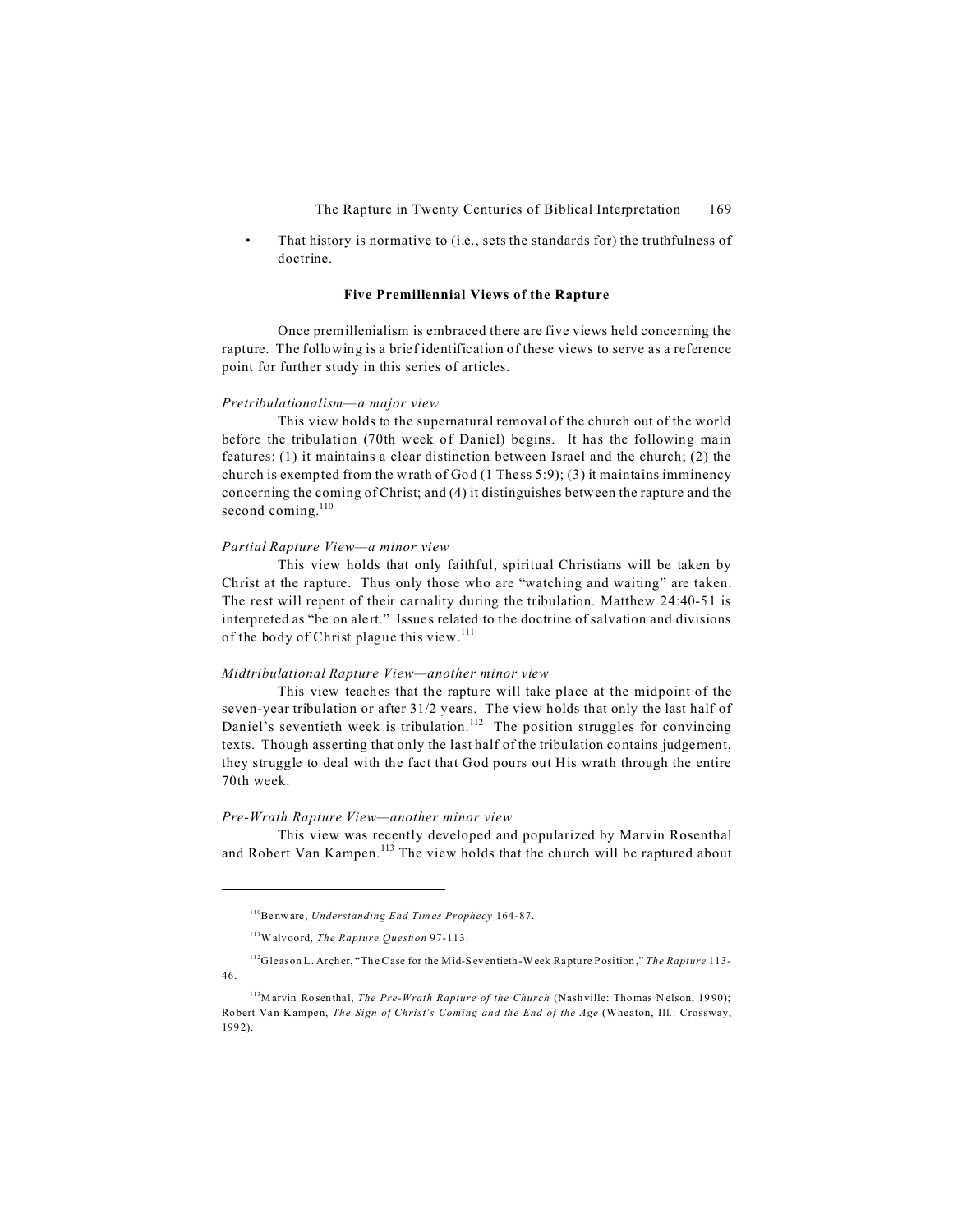three quarters of the way through the seventieth week of Daniel. The view divides the tribulation period up into (1) the beginning of sorrows, (2) the great tribulation, and (3) the Day of the Lord. The third period is the time of God's wrath from which Christians will be spared. This threefold division creates numerous and significant linguistic, exegetical, and theological problems regarding the seven-year length of God's wrath and the length of the Day of the Lord.<sup>114</sup>

<sup>114</sup>Paul S. K arle en, *The Pre -wrath R aptu re of the Chur ch, Is It B iblica l?* (Langhoren, Pa: BF P ress, 1991) 88-91.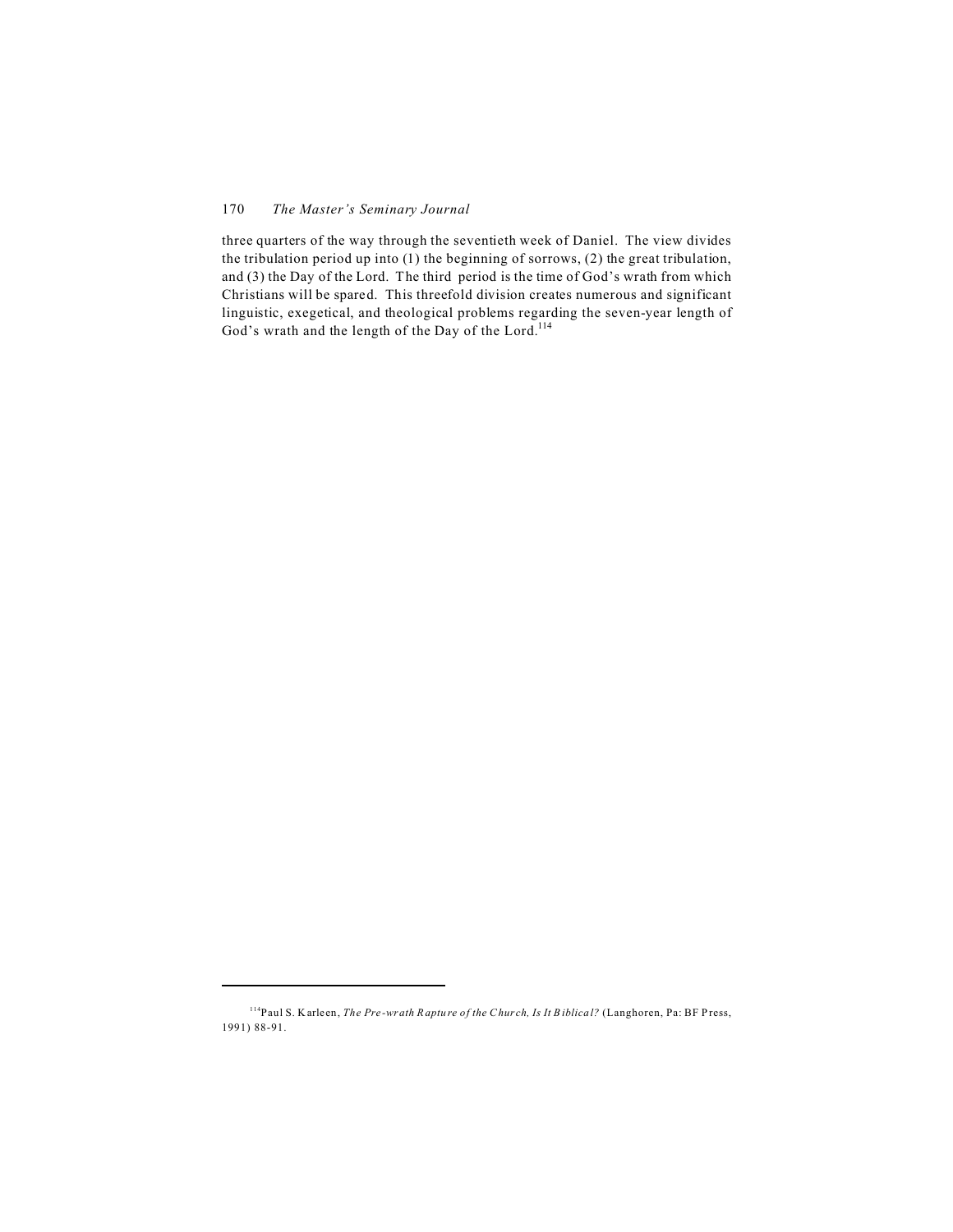### *Posttribulational Rapture—a major view*

This view has been widely popularized by Ladd, Gundy, and others.<sup>115</sup> It holds that the rapture occurs at the end of the great tribulation period, when Christ returns. Posttribuilationism differs from pretribulationism on several basic issues: (1) the nature of the tribulation, (2) the distinction between Israel and the church, (3) the doctrine of imminency, (4) the distinction between the rapture and the second coming, (5) the meaning of eschatological terms, and (6) sometimes hermeneutical issues.<sup>116</sup> There are four distinct positions within this view.<sup>117</sup>

- Classic posttribulationism or historic premillennialsim. Here the events of the tribulation are understood to have always been in place and the church is already under God's wrath. Christ's return is "imminent," but the view relies on both allegorical and literal hermeneutics. This is the view of J. Barton Payne,  $^{118}$  and is sometimes known as moderate preterism as well.<sup>119</sup>
- Semiclassic posttribulationism This view also holds that the tribulation is a contemporary event but teaches that some events of the tribulation are still future. The view forsakes imminency and also draws on conflicting hermeneutical principles. There are considerable differences between proponents of this view. This is a kind of catch-all view for those who do not fit the other catagories.
- Futurist posttribulational view. A relatively new but very popular view held by George Ladd and others. This view holds to a future seven-year tribulation followed immediately by the second coming. The church goes through the entire tribulation and the Israel/church distinction is blurred. Hermeneutics are more literal in this view.
- Dispensational posttribulation. This is the view of Robert Gundry<sup>120</sup> who attempts to keep the distinction between Israel and the church clear, while believing that the church will live through all seven years of tribulation. At the same time he believes that the church will also in some way be "exempt" from God's wrath. In this view, imminency is aggressively denied.

These views mutually exclude each other so that they cannot be combined. The posttribulational view puts great confidence in the length of time during which it has

<sup>&</sup>lt;sup>115</sup>In addition to references cited above, see, Thomas Ice and Kenneth L. Gentry, *The Great Tribulation Past or Future? Two Evangelicals Debate the Question* (Gran d Rapids: K regel, 199 9).

<sup>&</sup>lt;sup>116</sup>See Reiter et.al, *The Rapture* 169-232.

<sup>&</sup>lt;sup>117</sup>Walvoord, *The Blessed Hope* 21-69; Benware, *Understanding End Times Prophecy* 190-92..

<sup>118</sup>Payne, *Imminent Appearing.*

<sup>119</sup>Ice, "Introduction," *The Great Tribulation 7.*

<sup>120</sup>Gu ndry, *The Church.*